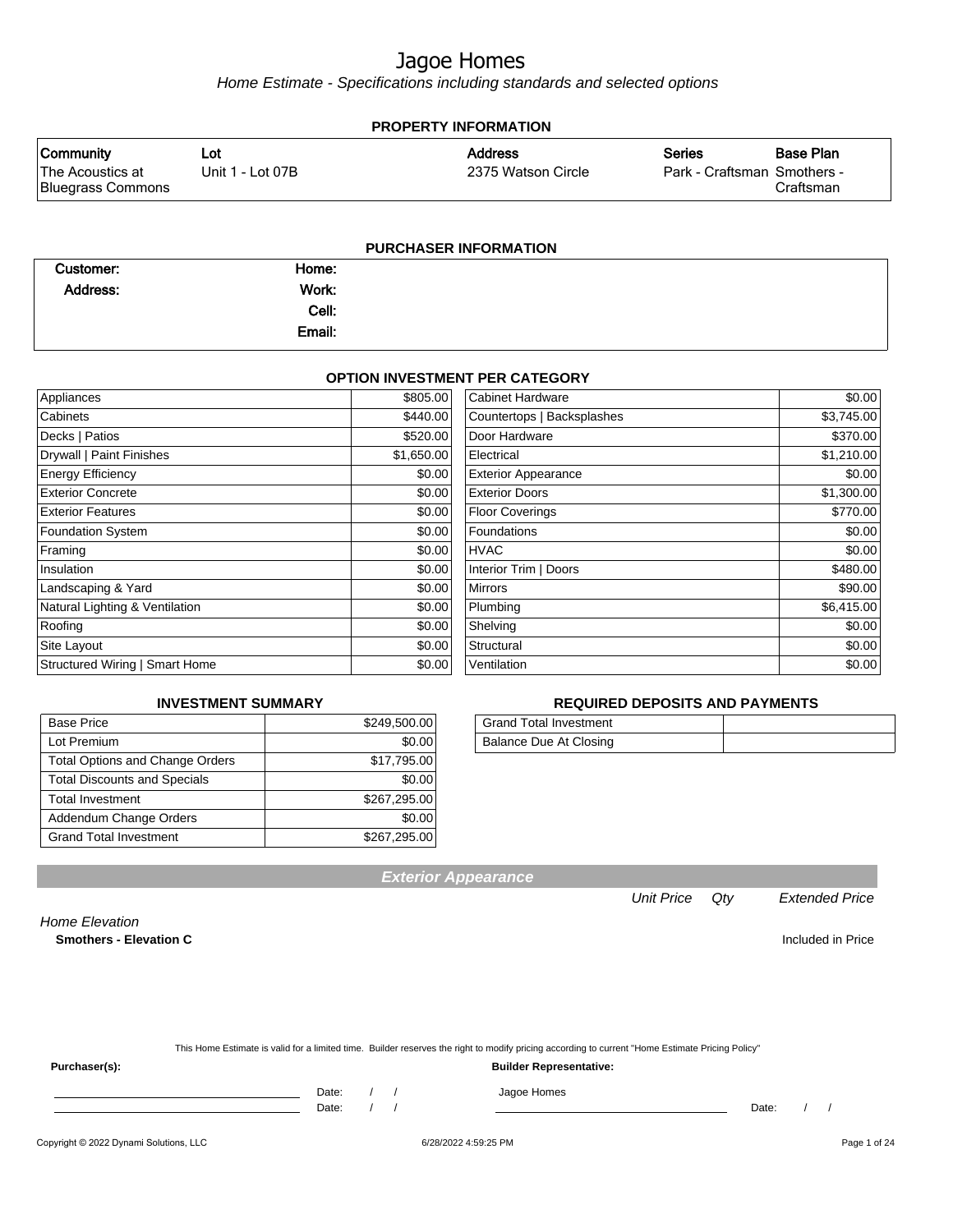|                                                                          |                                                                                                                                                                             |                                            | <b>PROPERTY INFORMATION</b>                                                                                                                                                        |                   |       |                                                              |
|--------------------------------------------------------------------------|-----------------------------------------------------------------------------------------------------------------------------------------------------------------------------|--------------------------------------------|------------------------------------------------------------------------------------------------------------------------------------------------------------------------------------|-------------------|-------|--------------------------------------------------------------|
| Community<br>The Acoustics at<br><b>Bluegrass Commons</b>                | Lot<br>Unit 1 - Lot 07B                                                                                                                                                     |                                            | <b>Address</b><br>2375 Watson Circle                                                                                                                                               | <b>Series</b>     |       | <b>Base Plan</b><br>Park - Craftsman Smothers -<br>Craftsman |
|                                                                          |                                                                                                                                                                             |                                            | <b>Exterior Appearance</b>                                                                                                                                                         |                   |       |                                                              |
|                                                                          |                                                                                                                                                                             |                                            |                                                                                                                                                                                    | <b>Unit Price</b> | Qty   | <b>Extended Price</b>                                        |
| <b>Home Exterior Brick</b><br>Brick   Veneer Front   Per Plan            | Includes brick front of home. See plan for details. Does not include drop brick ledge.                                                                                      |                                            |                                                                                                                                                                                    |                   |       | Included in Price                                            |
| <b>Brick Color</b><br>Selected Brick Color: Marshall                     |                                                                                                                                                                             |                                            |                                                                                                                                                                                    |                   |       | Included in Price                                            |
| Drop Brick Ledge                                                         | Drop Brick Ledge, Applies Only where Brick is Located on Wall Above                                                                                                         |                                            |                                                                                                                                                                                    |                   |       | \$0.00                                                       |
| <b>Address Stone</b><br><b>Address Stone</b>                             | Includes one 8"x16" address stone for front of the house. Street Number ONLY will be on the<br>stone. Location of address stone will be predetermined by builder.           |                                            |                                                                                                                                                                                    |                   |       | Included in Price                                            |
|                                                                          |                                                                                                                                                                             |                                            | <b>Foundation System</b>                                                                                                                                                           |                   |       |                                                              |
|                                                                          |                                                                                                                                                                             |                                            |                                                                                                                                                                                    | <b>Unit Price</b> | Qty   | <b>Extended Price</b>                                        |
| <b>Foundation System</b><br><b>Insulated Concrete Slab</b>               |                                                                                                                                                                             |                                            |                                                                                                                                                                                    |                   |       | Included in Price                                            |
|                                                                          |                                                                                                                                                                             |                                            | <b>Energy Efficiency</b>                                                                                                                                                           |                   |       |                                                              |
|                                                                          |                                                                                                                                                                             |                                            |                                                                                                                                                                                    | <b>Unit Price</b> | Qty   | <b>Extended Price</b>                                        |
| <b>HERS Rating</b><br><b>HERS Rated Home (Less than 85 Score)</b>        |                                                                                                                                                                             |                                            |                                                                                                                                                                                    |                   |       | Included in Price                                            |
|                                                                          | Note - Jagoe Homes receives all applicable rebates for energy efficiency, utilities,<br>manufacturers, etc. Rebates have been reflected as a discount in Base Price of Home |                                            |                                                                                                                                                                                    |                   |       |                                                              |
|                                                                          |                                                                                                                                                                             |                                            | <b>Structural</b>                                                                                                                                                                  |                   |       |                                                              |
|                                                                          |                                                                                                                                                                             |                                            |                                                                                                                                                                                    | <b>Unit Price</b> | Qty   | <b>Extended Price</b>                                        |
| Concrete Slab<br>Barrier, Termite Warranty 1 year                        | Concrete Slab 4" thick (avg), 3500 psi, Slab fill 6" minimum, 6 mil polyethylene Vapor                                                                                      |                                            |                                                                                                                                                                                    |                   |       | Included in Price                                            |
| <b>Foundation Drain</b><br><b>Foundation Drain - Gravel French Drain</b> |                                                                                                                                                                             |                                            |                                                                                                                                                                                    |                   |       | Included in Price                                            |
|                                                                          |                                                                                                                                                                             |                                            |                                                                                                                                                                                    |                   |       |                                                              |
|                                                                          |                                                                                                                                                                             |                                            |                                                                                                                                                                                    |                   |       |                                                              |
| Purchaser(s):                                                            |                                                                                                                                                                             |                                            | This Home Estimate is valid for a limited time. Builder reserves the right to modify pricing according to current "Home Estimate Pricing Policy"<br><b>Builder Representative:</b> |                   |       |                                                              |
|                                                                          | Date:<br>the control of the control of the control of the control of the control of<br>Date:                                                                                | $\left  \right $<br>$\prime$<br>$\sqrt{ }$ | Jagoe Homes                                                                                                                                                                        |                   | Date: | $\prime$<br>$\overline{\phantom{a}}$                         |
| Copyright © 2022 Dynami Solutions, LLC                                   |                                                                                                                                                                             |                                            | 6/28/2022 4:59:25 PM                                                                                                                                                               |                   |       | Page 2 of 24                                                 |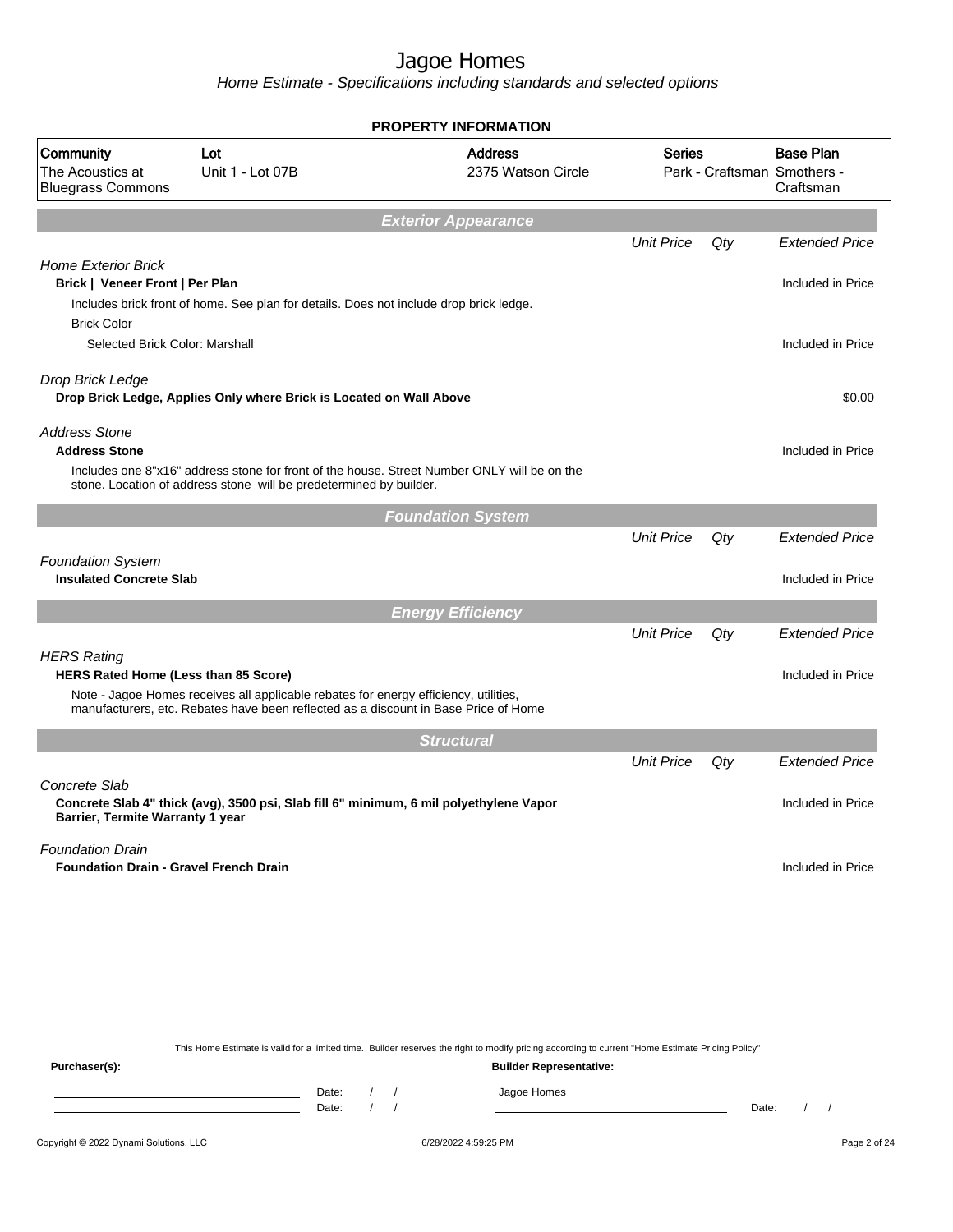| <b>PROPERTY INFORMATION</b>                                     |                                                                                                 |                                      |                                              |     |                               |  |
|-----------------------------------------------------------------|-------------------------------------------------------------------------------------------------|--------------------------------------|----------------------------------------------|-----|-------------------------------|--|
| Community<br>The Acoustics at<br><b>Bluegrass Commons</b>       | Lot<br>Unit 1 - Lot 07B                                                                         | <b>Address</b><br>2375 Watson Circle | <b>Series</b><br>Park - Craftsman Smothers - |     | <b>Base Plan</b><br>Craftsman |  |
|                                                                 |                                                                                                 | <b>Decks   Patios</b>                |                                              |     |                               |  |
|                                                                 |                                                                                                 |                                      | <b>Unit Price</b>                            | Qty | <b>Extended Price</b>         |  |
| Finish                                                          | Outside Retreat Concrete Patio or Covered Patio<br>12' Wide x 12' Deep Concrete Patio, 3500 psi |                                      |                                              |     | \$520.00                      |  |
| Selected Finish: Broom Finish                                   |                                                                                                 |                                      |                                              |     | Included in Price             |  |
|                                                                 |                                                                                                 | <b>Exterior Doors</b>                |                                              |     |                               |  |
|                                                                 |                                                                                                 |                                      | <b>Unit Price</b>                            | Qty | <b>Extended Price</b>         |  |
| Front Entry Door                                                |                                                                                                 |                                      |                                              |     |                               |  |
|                                                                 | HD Smooth Steel 3/0 Painted Craftsman MHD-217-010-2 w/ 22x17 Clear Glass Insert                 |                                      |                                              |     | Included in Price             |  |
|                                                                 | Consult with Design Coordinator for Glass Pattern, Door Handle, and Paint Selections.           |                                      |                                              |     |                               |  |
| Dining Area Patio Door                                          |                                                                                                 |                                      |                                              |     |                               |  |
|                                                                 | Vinyl 6/0 Sliding Door w/ NO Grilles, Screen, and 1/0 Transom                                   |                                      |                                              |     | \$670.00                      |  |
|                                                                 | Vinyl 6/0 Sliding Door w/ NO Grilles, Screen, and 1/0 Transom                                   |                                      |                                              |     |                               |  |
| Color                                                           |                                                                                                 |                                      |                                              |     |                               |  |
| Selected Color: White                                           |                                                                                                 |                                      |                                              |     | Included in Price             |  |
| Garage-to-Home Door                                             |                                                                                                 |                                      |                                              |     |                               |  |
| 2 Panel Square   Steel   3/0 x 6/8 Door                         |                                                                                                 |                                      |                                              |     | \$0.00                        |  |
| Smooth Finish<br><b>Primed for Paint</b>                        | Interior Door Paint Selection unless otherwise Specified                                        |                                      |                                              |     |                               |  |
|                                                                 |                                                                                                 |                                      |                                              |     |                               |  |
| 16' Garage Overhead Door                                        | Insulated Carriage House Stamped 16x7 Garage Door                                               |                                      |                                              |     | Included in Price             |  |
|                                                                 | CHI 5251   Insulated Stamped Carriage House Steel   Includes Decorative Hardware                |                                      |                                              |     |                               |  |
| Color                                                           |                                                                                                 |                                      |                                              |     |                               |  |
| Selected Color: White                                           |                                                                                                 |                                      |                                              |     | Included in Price             |  |
|                                                                 |                                                                                                 |                                      |                                              |     |                               |  |
| Garage Door - Key Pad<br><b>Wireless Keypad for Garage Door</b> |                                                                                                 |                                      |                                              |     | \$140.00                      |  |
|                                                                 | Includes Wireless Keypad for Garage Door                                                        |                                      |                                              |     |                               |  |
|                                                                 |                                                                                                 |                                      |                                              |     |                               |  |
| Garage Door Opener                                              |                                                                                                 |                                      |                                              |     |                               |  |
| <b>Garage Door Opener(s) with 2 Transmitters</b>                |                                                                                                 |                                      |                                              |     | Included in Price             |  |
|                                                                 |                                                                                                 |                                      |                                              |     |                               |  |

| This Home Estimate is valid for a limited time. Builder reserves the right to modify pricing according to current "Home Estimate Pricing Policy" |  |                                |  |  |             |       |  |  |
|--------------------------------------------------------------------------------------------------------------------------------------------------|--|--------------------------------|--|--|-------------|-------|--|--|
| Purchaser(s):                                                                                                                                    |  | <b>Builder Representative:</b> |  |  |             |       |  |  |
|                                                                                                                                                  |  | Date:                          |  |  | Jagoe Homes |       |  |  |
|                                                                                                                                                  |  | Date:                          |  |  |             | Date: |  |  |
|                                                                                                                                                  |  |                                |  |  |             |       |  |  |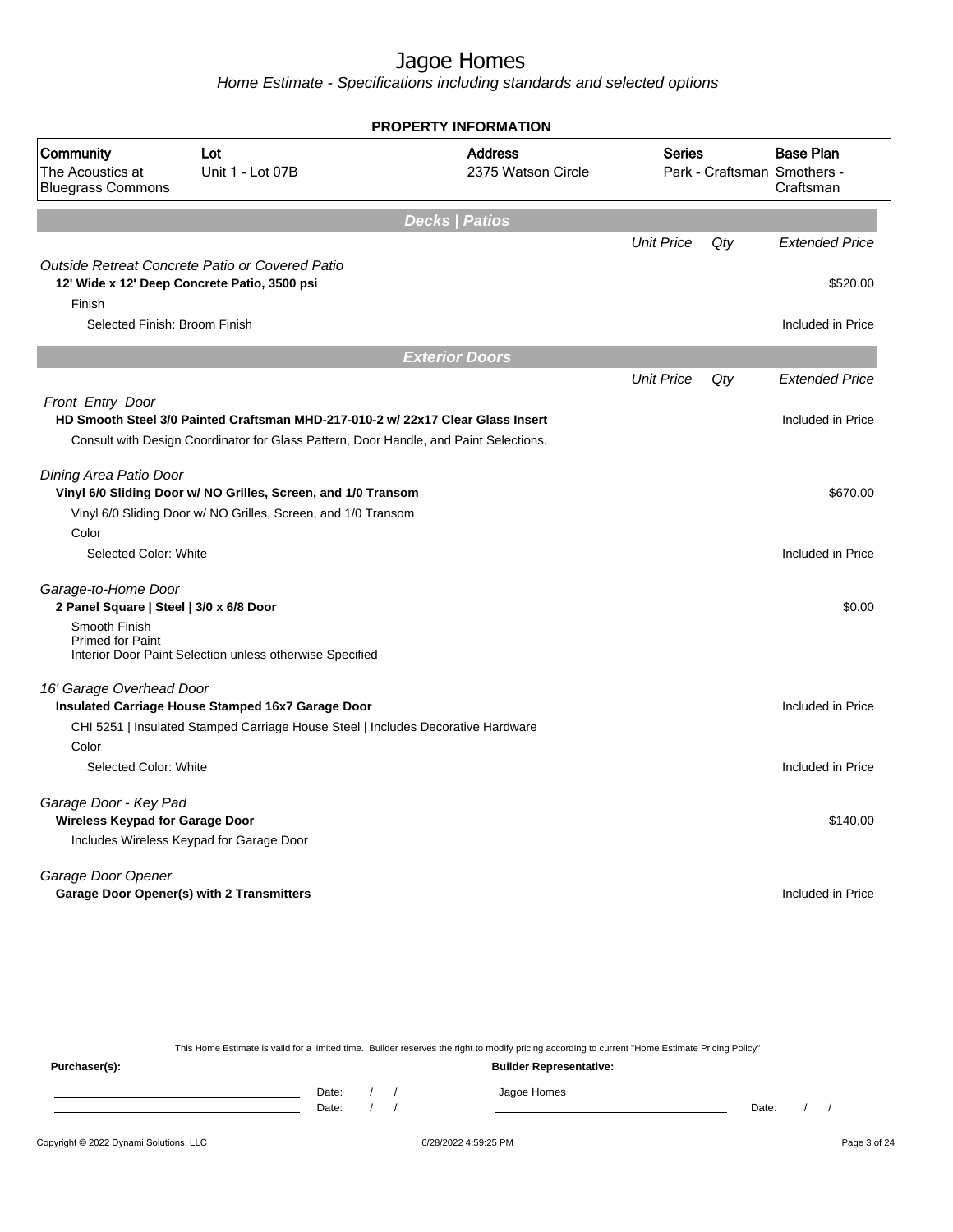|                                                                                |                                                                                                                                                                                   |                        | <b>PROPERTY INFORMATION</b>                                                                                                                      |                   |       |                                                              |
|--------------------------------------------------------------------------------|-----------------------------------------------------------------------------------------------------------------------------------------------------------------------------------|------------------------|--------------------------------------------------------------------------------------------------------------------------------------------------|-------------------|-------|--------------------------------------------------------------|
| Community<br>The Acoustics at<br><b>Bluegrass Commons</b>                      | Lot<br>Unit 1 - Lot 07B                                                                                                                                                           |                        | <b>Address</b><br>2375 Watson Circle                                                                                                             | <b>Series</b>     |       | <b>Base Plan</b><br>Park - Craftsman Smothers -<br>Craftsman |
|                                                                                |                                                                                                                                                                                   |                        | <b>Natural Lighting &amp; Ventilation</b>                                                                                                        |                   |       |                                                              |
|                                                                                |                                                                                                                                                                                   |                        |                                                                                                                                                  | <b>Unit Price</b> | Qty   | <b>Extended Price</b>                                        |
| <b>Entire Home Windows</b>                                                     | Vinyl Low E Double Hung Window w/ GBG & Full Screen                                                                                                                               |                        |                                                                                                                                                  |                   |       | Included in Price                                            |
| <b>Window Color</b>                                                            | Vinyl Low E Double Hung Window w/ GBG & Full Screen. Grilles are between the glass.<br>Grille patterns will differ based on Home Series. Please confirm with New Home Consultant. |                        |                                                                                                                                                  |                   |       |                                                              |
|                                                                                | Selected Window Color: White Exterior/White Interior                                                                                                                              |                        |                                                                                                                                                  |                   |       | Included in Price                                            |
| <b>Entire Home Extended Jambs and Casing</b>                                   | Extended Jambs and Casing (No Window Stool) Package for Windows                                                                                                                   |                        |                                                                                                                                                  |                   |       | Included in Price                                            |
|                                                                                | Includes extended jambs and casing on all additional windows                                                                                                                      |                        |                                                                                                                                                  |                   |       |                                                              |
|                                                                                | <b>Extended Jambs and Casing for Additional Windows</b><br>Extended Jambs and Casing (No Window Stool) Package for Windows                                                        |                        |                                                                                                                                                  |                   |       | Included in Price                                            |
|                                                                                | Includes extended jambs and casing on all additional windows                                                                                                                      |                        |                                                                                                                                                  |                   |       |                                                              |
|                                                                                |                                                                                                                                                                                   |                        | <b>Exterior Concrete</b>                                                                                                                         |                   |       |                                                              |
|                                                                                |                                                                                                                                                                                   |                        |                                                                                                                                                  | <b>Unit Price</b> | Qty   | <b>Extended Price</b>                                        |
| Driveway   Maximum Width                                                       | Max 40% Property Frontage   Not to Exceed 30' at Right of Way<br>Driveway will widen past property line to accommodate selections requiring additional width.                     |                        |                                                                                                                                                  |                   |       | \$0.00                                                       |
| Driveway   Concrete                                                            | Driveway/Parking Double Garage: 16' 3" wide, 3500 psi                                                                                                                             |                        |                                                                                                                                                  |                   |       | Included in Price                                            |
| Finish<br>Selected Finish: Broom Finish                                        |                                                                                                                                                                                   |                        |                                                                                                                                                  |                   |       | Included in Price                                            |
| <b>Front Porch &amp; Sidewalk</b>                                              |                                                                                                                                                                                   |                        |                                                                                                                                                  |                   |       |                                                              |
| Finish                                                                         | Exterior Concrete - Front Porch & Sidewalk, 3500 psi                                                                                                                              |                        |                                                                                                                                                  |                   |       | Included in Price                                            |
| Selected Finish: Broom Finish                                                  |                                                                                                                                                                                   |                        |                                                                                                                                                  |                   |       | Included in Price                                            |
| <b>City Sidewalk</b>                                                           | Exterior Concrete - City Sidewalk, 3500 psi, Broom Finish                                                                                                                         |                        |                                                                                                                                                  |                   |       | Included in Price                                            |
|                                                                                |                                                                                                                                                                                   |                        | <b>Exterior Features</b>                                                                                                                         |                   |       |                                                              |
|                                                                                |                                                                                                                                                                                   |                        |                                                                                                                                                  | <b>Unit Price</b> | Qty   | <b>Extended Price</b>                                        |
| <b>Exterior Siding</b><br>Exterior Portfolio - Double 4" Vinyl Siding<br>Color |                                                                                                                                                                                   |                        |                                                                                                                                                  |                   |       | Included in Price                                            |
| Selected Color: Greystone                                                      |                                                                                                                                                                                   |                        |                                                                                                                                                  |                   |       | Included in Price                                            |
|                                                                                |                                                                                                                                                                                   |                        | This Home Estimate is valid for a limited time. Builder reserves the right to modify pricing according to current "Home Estimate Pricing Policy" |                   |       |                                                              |
| Purchaser(s):                                                                  |                                                                                                                                                                                   |                        | <b>Builder Representative:</b>                                                                                                                   |                   |       |                                                              |
|                                                                                | Date:<br>Date:                                                                                                                                                                    | $\prime$<br>$\sqrt{ }$ | Jagoe Homes                                                                                                                                      |                   | Date: | $\left  \right $                                             |
| Copyright @ 2022 Dynami Solutions, LLC                                         |                                                                                                                                                                                   |                        | 6/28/2022 4:59:25 PM                                                                                                                             |                   |       | Page 4 of 24                                                 |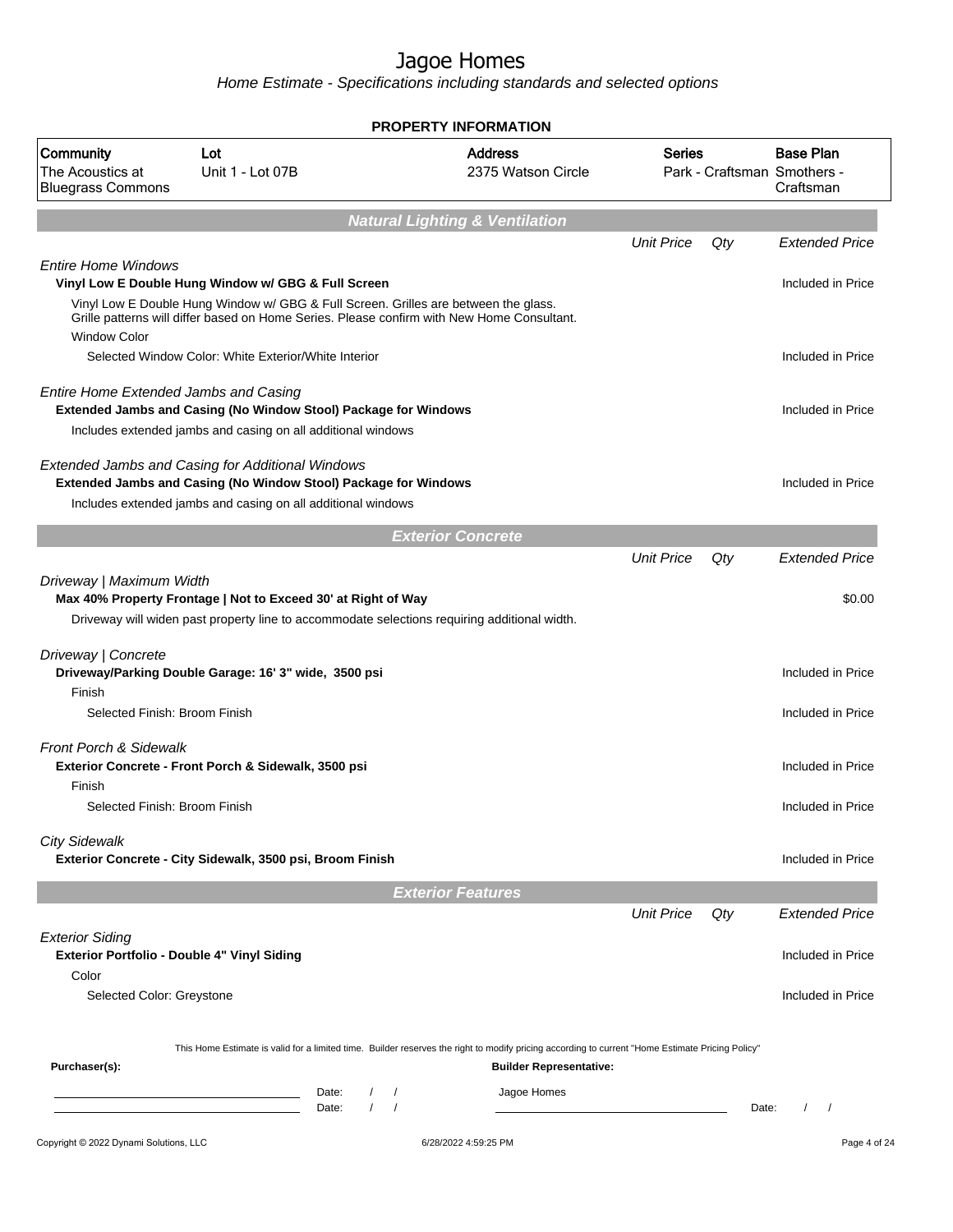Home Estimate - Specifications including standards and selected options

| <b>PROPERTY INFORMATION</b>                                                     |                                                                                                                                                                       |                                                                                                |                   |     |                                                              |  |
|---------------------------------------------------------------------------------|-----------------------------------------------------------------------------------------------------------------------------------------------------------------------|------------------------------------------------------------------------------------------------|-------------------|-----|--------------------------------------------------------------|--|
| <b>Community</b><br>The Acoustics at<br><b>Bluegrass Commons</b>                | Lot<br>Unit 1 - Lot 07B                                                                                                                                               | <b>Address</b><br>2375 Watson Circle                                                           | <b>Series</b>     |     | <b>Base Plan</b><br>Park - Craftsman Smothers -<br>Craftsman |  |
|                                                                                 |                                                                                                                                                                       | <b>Exterior Features</b>                                                                       |                   |     |                                                              |  |
|                                                                                 |                                                                                                                                                                       |                                                                                                | <b>Unit Price</b> | Qty | <b>Extended Price</b>                                        |  |
| <b>Exterior Decorative Siding</b><br><b>Exterior Portfolio Perfection Shake</b> |                                                                                                                                                                       |                                                                                                |                   |     | Included in Price                                            |  |
|                                                                                 | Perfection shingles have a more finished appearance than a hand-split shake. They are<br>patterned from #1 Red Cedar and offer a cleaner and more uniform appearance. |                                                                                                |                   |     |                                                              |  |
| Color                                                                           |                                                                                                                                                                       |                                                                                                |                   |     |                                                              |  |
| Selected Color: Canyon                                                          |                                                                                                                                                                       |                                                                                                |                   |     | Included in Price                                            |  |
| <b>Exterior Portfolio Vinyl Board and Batten</b>                                | <b>Exterior Vertical Board &amp; Batten Decorative Siding</b>                                                                                                         |                                                                                                |                   |     | Included in Price                                            |  |
| replicate real cedar.                                                           |                                                                                                                                                                       | Exterior Portfolio Vinyl Board and Batten features architecturally correct 10-inch boards that |                   |     |                                                              |  |
| Color<br>Selected Color: Greystone                                              |                                                                                                                                                                       |                                                                                                |                   |     | Included in Price                                            |  |
| <b>Exterior Special Trim Areas</b>                                              | Aluminum Special Trim Areas: Fascia, Beams                                                                                                                            |                                                                                                |                   |     | Included in Price                                            |  |
|                                                                                 | See plan for detail. Color will match Soffit Color Selected                                                                                                           |                                                                                                |                   |     |                                                              |  |
| Exterior Vinyl Corner Trim(s)<br><b>Vinyl Corner Trim(s)</b>                    |                                                                                                                                                                       |                                                                                                |                   |     | Included in Price                                            |  |
| Color                                                                           |                                                                                                                                                                       |                                                                                                |                   |     |                                                              |  |
| Selected Color: White                                                           |                                                                                                                                                                       |                                                                                                |                   |     | Included in Price                                            |  |
| Fascia                                                                          |                                                                                                                                                                       |                                                                                                |                   |     |                                                              |  |
| <b>Fascia Aluminum</b>                                                          |                                                                                                                                                                       |                                                                                                |                   |     | Included in Price                                            |  |
| Color will match Soffit Color Selected                                          |                                                                                                                                                                       |                                                                                                |                   |     |                                                              |  |
| Soffit                                                                          |                                                                                                                                                                       |                                                                                                |                   |     |                                                              |  |
| Soffit - Continuous Perforated Vinyl<br>Color                                   |                                                                                                                                                                       |                                                                                                |                   |     | Included in Price                                            |  |
| Selected Color: White                                                           |                                                                                                                                                                       |                                                                                                |                   |     | Included in Price                                            |  |
| Gutter                                                                          |                                                                                                                                                                       |                                                                                                |                   |     |                                                              |  |
| Gutters Aluminum 5" (.027 gauge)                                                |                                                                                                                                                                       |                                                                                                |                   |     | Included in Price                                            |  |
| Color<br>Selected Color: White                                                  |                                                                                                                                                                       |                                                                                                |                   |     | Included in Price                                            |  |
| Downspout                                                                       |                                                                                                                                                                       |                                                                                                |                   |     |                                                              |  |
|                                                                                 | Downspouts Aluminum 3" x 2" (.027 gauge)                                                                                                                              |                                                                                                |                   |     | Included in Price                                            |  |

This Home Estimate is valid for a limited time. Builder reserves the right to modify pricing according to current "Home Estimate Pricing Policy" **Purchaser(s): Builder Representative:**

Date: / / Jagoe Homes<br>Date: / / Jagoe Homes Date: / / **Date: / / 2006** Date: / / / Date: / / / Date: / / / 2006 Date: / / / 2006 Date: / / / 2006 Date: / / / 2006 Date: / / / 2007 Date: / / / 2007 Date: / / / 2007 Date: / / / 2007 Date: / / / 2007 Date: / / / 2007 D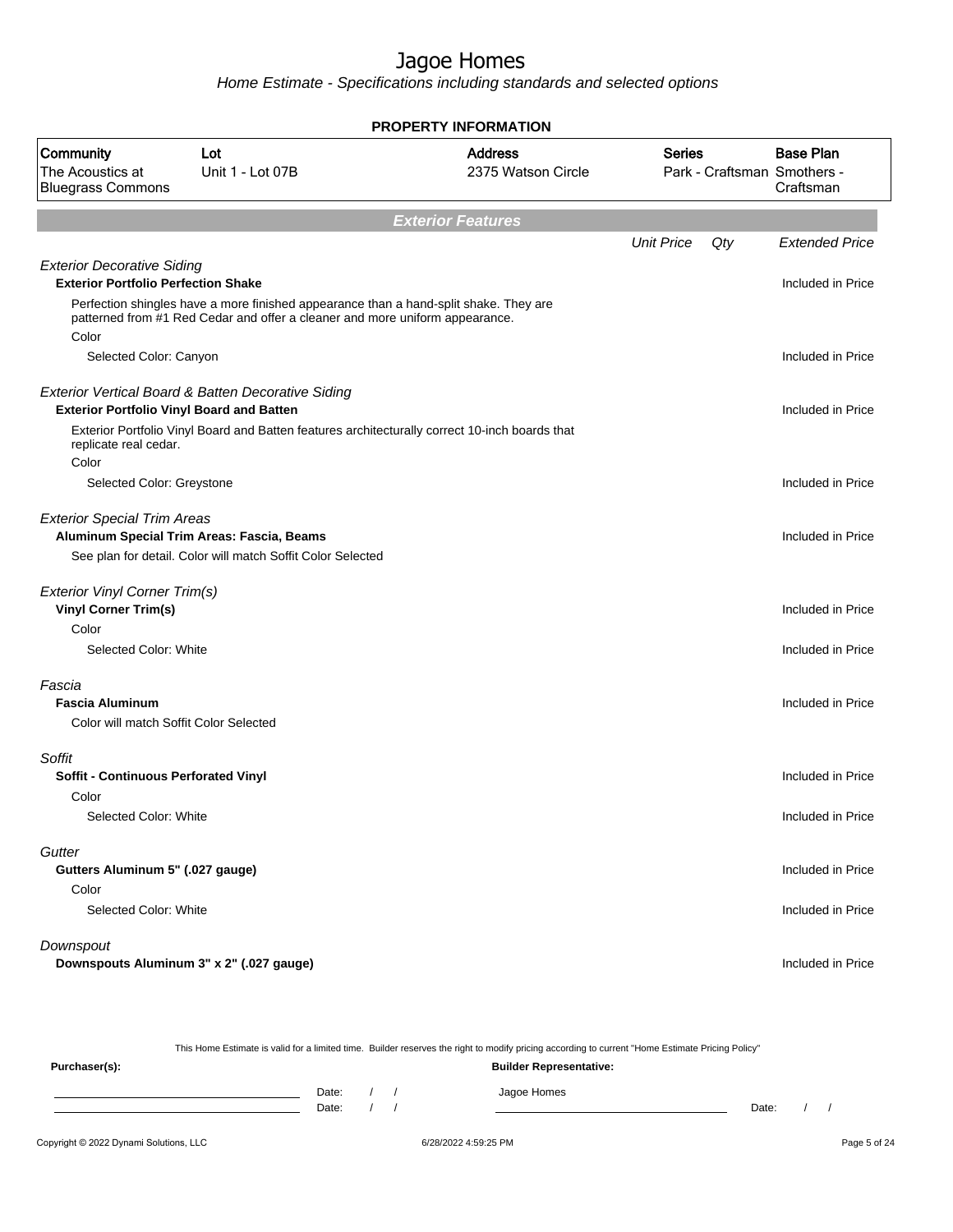Home Estimate - Specifications including standards and selected options

|                                                                                        | <b>PROPERTY INFORMATION</b>                                                                             |                                      |                   |     |                                                              |  |
|----------------------------------------------------------------------------------------|---------------------------------------------------------------------------------------------------------|--------------------------------------|-------------------|-----|--------------------------------------------------------------|--|
| Community<br>The Acoustics at<br><b>Bluegrass Commons</b>                              | Lot<br>Unit 1 - Lot 07B                                                                                 | <b>Address</b><br>2375 Watson Circle | <b>Series</b>     |     | <b>Base Plan</b><br>Park - Craftsman Smothers -<br>Craftsman |  |
|                                                                                        |                                                                                                         | <b>Exterior Features</b>             |                   |     |                                                              |  |
|                                                                                        |                                                                                                         |                                      | <b>Unit Price</b> | Qty | <b>Extended Price</b>                                        |  |
| Splash Block<br>Splash Blocks 24" precast concrete                                     |                                                                                                         |                                      |                   |     | Included in Price                                            |  |
| <b>Front Porch Post</b><br>Color                                                       | Front Porch Column(s) Size & Type per plan, Painted<br>Placement predetermined. Check plan for details. |                                      |                   |     | Included in Price                                            |  |
| Selected Color: SW7006 Extra White                                                     |                                                                                                         |                                      |                   |     | Included in Price                                            |  |
| Flashing<br><b>Flashing see Plan Detail</b>                                            |                                                                                                         |                                      |                   |     | Included in Price                                            |  |
| <b>Exterior Mailbox</b><br><b>Centralized Mailbox - Cluster Box Unit</b>               |                                                                                                         |                                      |                   |     | \$0.00                                                       |  |
|                                                                                        |                                                                                                         | <b>Roofing</b>                       |                   |     |                                                              |  |
|                                                                                        |                                                                                                         |                                      | <b>Unit Price</b> | Qty | <b>Extended Price</b>                                        |  |
| <b>Roof Felt</b>                                                                       | Synthetic Underlayment or Felt, Aluminum Drip Edge                                                      |                                      |                   |     | Included in Price                                            |  |
| <b>Roof Shingles</b><br>30 Year GAF Dimensional Roof Shingles<br><b>Roofing Color</b>  |                                                                                                         |                                      |                   |     | Included in Price                                            |  |
| Selected Roofing Color: Charcoal                                                       |                                                                                                         |                                      |                   |     | Included in Price                                            |  |
| Roof Valley Material<br>Ice and Water Shield or Equivalent                             |                                                                                                         |                                      |                   |     | Included in Price                                            |  |
|                                                                                        |                                                                                                         | <b>Insulation</b>                    |                   |     |                                                              |  |
|                                                                                        |                                                                                                         |                                      | <b>Unit Price</b> | Qty | <b>Extended Price</b>                                        |  |
| <b>Entire Home Foundation Insulation</b><br>Foundation Perimeter 1"x24" Styrofoam R5.0 |                                                                                                         |                                      |                   |     | Included in Price                                            |  |
| Living Area Wall Insulation                                                            | Living Area Walls R15 Fiberglass Blown-In &/or Batt Wall System                                         |                                      |                   |     | Included in Price                                            |  |
| Living Area Ceiling Insulation                                                         | Living Area Flat Ceiling R38 (Average) Blown-In Fiberglass                                              |                                      |                   |     | Included in Price                                            |  |

This Home Estimate is valid for a limited time. Builder reserves the right to modify pricing according to current "Home Estimate Pricing Policy"

**Purchaser(s): Builder Representative:** Date: / / Jagoe Homes<br>Date: / / Jagoe Homes Date: / / **Date: / / 2006** Date: / / **Date: / / / 2006** Date: / / / 2006 Date: / / / 2006 Date: / / / 2006 Date: / / / 2007 Date: / / / 2007 Date: / / / 2008 Date: / / / 2008 Date: / / / 2008 Date: / / / 2008 Date: / / / 2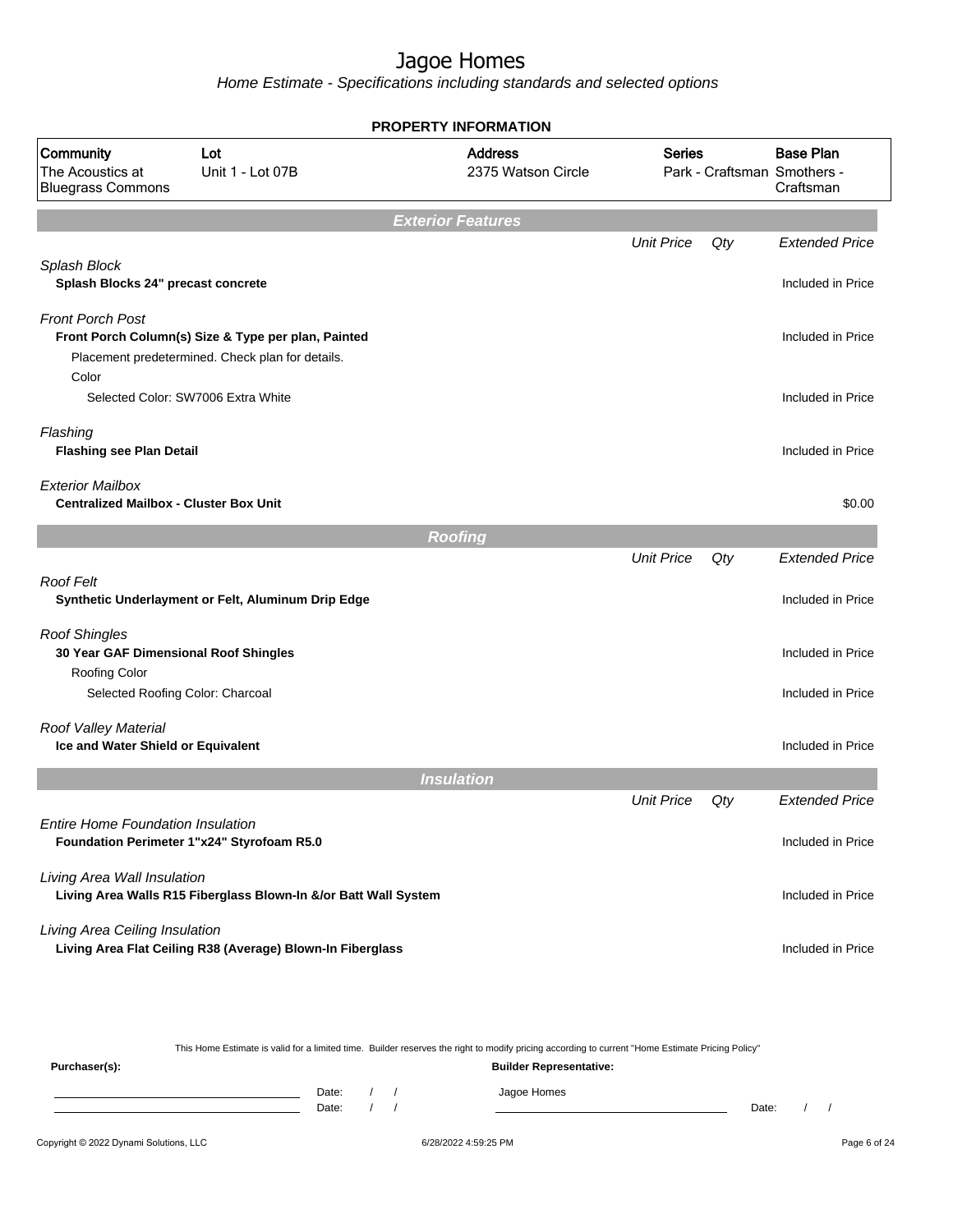Home Estimate - Specifications including standards and selected options

|                                                                             |                                                                                                                                                | <b>PROPERTY INFORMATION</b>          |                   |     |                                                              |
|-----------------------------------------------------------------------------|------------------------------------------------------------------------------------------------------------------------------------------------|--------------------------------------|-------------------|-----|--------------------------------------------------------------|
| Community<br>The Acoustics at<br><b>Bluegrass Commons</b>                   | Lot<br>Unit 1 - Lot 07B                                                                                                                        | <b>Address</b><br>2375 Watson Circle | Series            |     | <b>Base Plan</b><br>Park - Craftsman Smothers -<br>Craftsman |
|                                                                             |                                                                                                                                                | <b>Insulation</b>                    |                   |     |                                                              |
|                                                                             |                                                                                                                                                |                                      | <b>Unit Price</b> | Qty | <b>Extended Price</b>                                        |
| Garage Insulation                                                           | Insulation for Two-Car Garage Walls & Ceiling<br>Includes R11 Insulation in Walls & R19 in Ceiling                                             |                                      |                   |     | Included in Price                                            |
|                                                                             |                                                                                                                                                | <b>Drywall   Paint Finishes</b>      |                   |     |                                                              |
| Entire Home   Drywall Finish                                                |                                                                                                                                                |                                      | <b>Unit Price</b> | Qty | <b>Extended Price</b>                                        |
|                                                                             | 1/2" Drywall   Finished, Primed, & Painted Smooth                                                                                              |                                      |                   |     | Included in Price                                            |
| Entire Home   Home Ceiling Finish<br>Paint                                  | Drywall   Home Finished Smooth   Garage Textured<br>Home   1/2in Structural or 5/8in Drywall   Finished Smooth   ProMar Interior Latex Ceiling |                                      |                   |     | \$1,650.00                                                   |
| Garage Textured   White                                                     |                                                                                                                                                |                                      |                   |     |                                                              |
| Color                                                                       |                                                                                                                                                |                                      |                   |     |                                                              |
|                                                                             | Selected Color: SW7015 Repose Gray                                                                                                             |                                      |                   |     | Included in Price                                            |
| <b>Mechanical Storage</b><br><b>Unfinished Drywall</b>                      |                                                                                                                                                |                                      |                   |     | Included in Price                                            |
| Entire Home   Interior Wall Paint<br><b>Sherwin Williams Duration Latex</b> |                                                                                                                                                |                                      |                   |     | Included in Price                                            |
| Color                                                                       |                                                                                                                                                |                                      |                   |     |                                                              |
|                                                                             | Selected Color: SW7015 Repose Gray                                                                                                             |                                      |                   |     | Included in Price                                            |
| Sheen<br>Selected Sheen: Flat                                               |                                                                                                                                                |                                      |                   |     | Included in Price                                            |
| <b>Box Tray Ceiling Paint</b><br><b>Box Tray Ceiling Paint</b>              |                                                                                                                                                |                                      |                   |     | Included in Price                                            |
| Paint Color - Ceiling of Tray                                               |                                                                                                                                                |                                      |                   |     |                                                              |
|                                                                             | Selected Paint Color - Ceiling of Tray: SW7015 Repose Gray                                                                                     |                                      |                   |     | Included in Price                                            |
| Paint Color - Sides of Tray                                                 |                                                                                                                                                |                                      |                   |     |                                                              |
|                                                                             | Selected Paint Color - Sides of Tray: SW7006 Extra White                                                                                       |                                      |                   |     | Included in Price                                            |
| Entire Home   Trim & Interior Door Paint<br>Color                           | Trim & Door   Sherwin Williams ProClassic Waterborne Acrylic   Semi-Gloss                                                                      |                                      |                   |     | Included in Price                                            |
|                                                                             | Selected Color: SW7006 Extra White                                                                                                             |                                      |                   |     | Included in Price                                            |
|                                                                             |                                                                                                                                                |                                      |                   |     |                                                              |

This Home Estimate is valid for a limited time. Builder reserves the right to modify pricing according to current "Home Estimate Pricing Policy"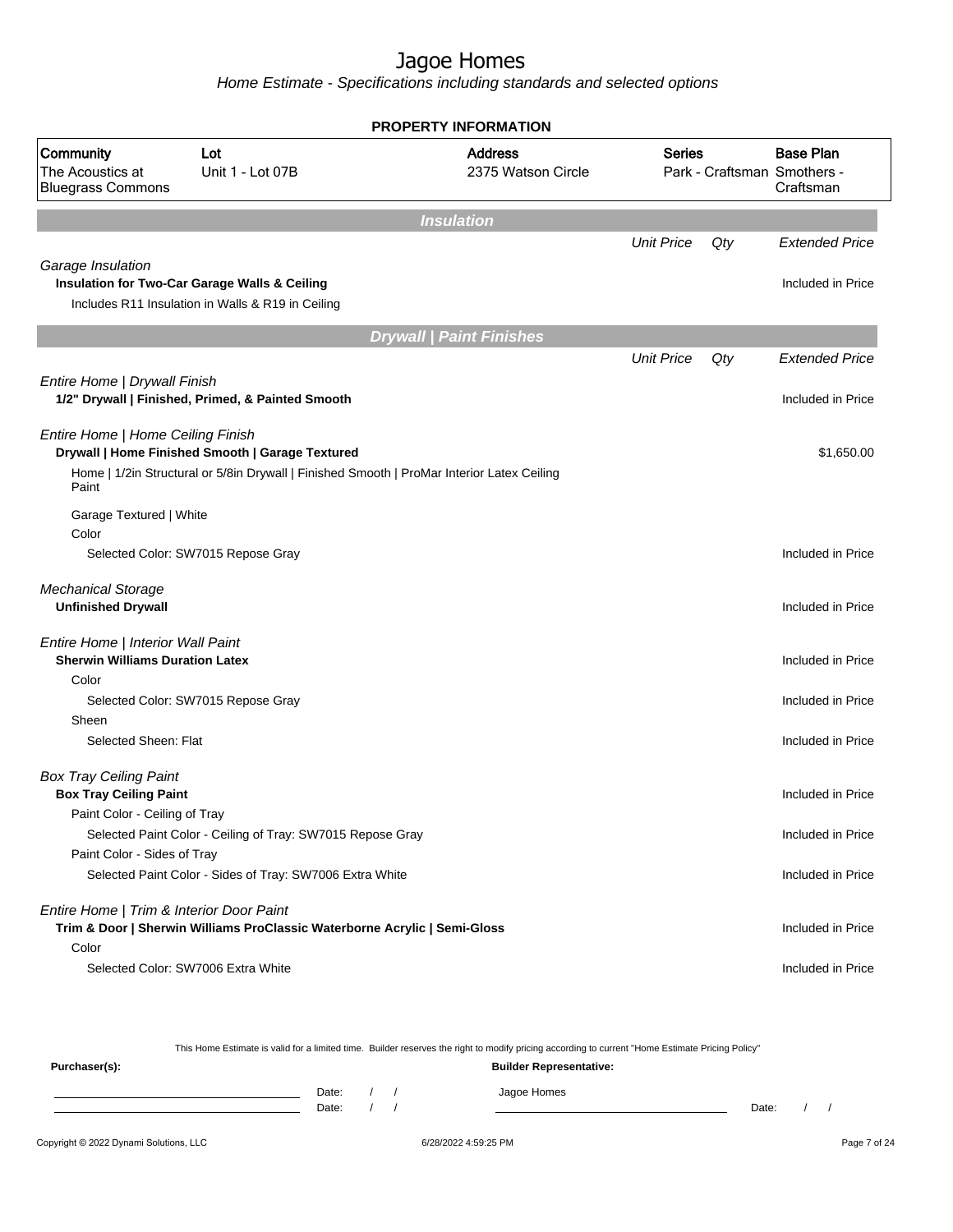Home Estimate - Specifications including standards and selected options

|                                                                                                                |                                                                                                                                                                                                                                                    | <b>PROPERTY INFORMATION</b>          |                   |     |                                                              |
|----------------------------------------------------------------------------------------------------------------|----------------------------------------------------------------------------------------------------------------------------------------------------------------------------------------------------------------------------------------------------|--------------------------------------|-------------------|-----|--------------------------------------------------------------|
| Community<br>The Acoustics at<br><b>Bluegrass Commons</b>                                                      | Lot<br>Unit 1 - Lot 07B                                                                                                                                                                                                                            | <b>Address</b><br>2375 Watson Circle | <b>Series</b>     |     | <b>Base Plan</b><br>Park - Craftsman Smothers -<br>Craftsman |
|                                                                                                                |                                                                                                                                                                                                                                                    | <b>Drywall   Paint Finishes</b>      |                   |     |                                                              |
|                                                                                                                |                                                                                                                                                                                                                                                    |                                      | <b>Unit Price</b> | Qty | <b>Extended Price</b>                                        |
| Exterior Door   Paint Color<br><b>Exterior Door Color   Latex</b><br>painted Interior Trim Color.              | Paint color for all HINGED Exterior Doors, Including Front Door. Interior of door will be                                                                                                                                                          |                                      |                   |     | Included in Price                                            |
| Color                                                                                                          | Color Requests outside of Available Personal Options will be subject to approval.                                                                                                                                                                  |                                      |                   |     |                                                              |
|                                                                                                                | Selected Color: SW7006 Extra White                                                                                                                                                                                                                 |                                      |                   |     | Included in Price                                            |
|                                                                                                                |                                                                                                                                                                                                                                                    | <b>Interior Trim / Doors</b>         |                   |     |                                                              |
|                                                                                                                |                                                                                                                                                                                                                                                    |                                      | <b>Unit Price</b> | Qty | <b>Extended Price</b>                                        |
| Entire Home   Trim Package<br><b>Flat Trim Package</b>                                                         | Door & Window Casing: 3 1/2" 1015M   Base: 4 1/4"                                                                                                                                                                                                  |                                      |                   |     | \$480.00                                                     |
|                                                                                                                | Base installed in Finished Living Areas Only                                                                                                                                                                                                       |                                      |                   |     |                                                              |
|                                                                                                                |                                                                                                                                                                                                                                                    |                                      |                   |     |                                                              |
| Entire Home   Interior Doors<br>2 Panel Square   Hollow Core   6/8<br>Smooth Finish<br><b>Primed for Paint</b> |                                                                                                                                                                                                                                                    |                                      |                   |     | \$0.00                                                       |
|                                                                                                                |                                                                                                                                                                                                                                                    | <b>Door Hardware</b>                 |                   |     |                                                              |
|                                                                                                                |                                                                                                                                                                                                                                                    |                                      | <b>Unit Price</b> | Qty | <b>Extended Price</b>                                        |
| <b>Front Door Handleset</b>                                                                                    | Kwikset   Amador Handleset   Exterior Trim Kit Included<br>Includes (1) Exterior Handleset and (1) Interior Door Hardware, to match Exterior Door<br>Hardware Selection Style. Finish selection will be indicated below for Interior Door Hardware |                                      |                   |     | \$150.00                                                     |
| and Hinges of Front Door.<br>Front Door Handle Set Finish                                                      |                                                                                                                                                                                                                                                    |                                      |                   |     |                                                              |
|                                                                                                                | Selected Front Door Handle Set Finish: Satin Nickel                                                                                                                                                                                                |                                      |                   |     | Included in Price                                            |
| Hinge & Interior Hardware Finish                                                                               |                                                                                                                                                                                                                                                    |                                      |                   |     |                                                              |
|                                                                                                                | Selected Hinge & Interior Hardware Finish: Match Exterior Handleset - Satin Nickel                                                                                                                                                                 |                                      |                   |     | Included in Price                                            |
| <b>Home Exterior Door Hardware</b><br>Kwikset   Ladera Lever                                                   | Includes Front Door (if Front Door Handleset is not selected) Garage to Home Door and any                                                                                                                                                          |                                      |                   |     | \$60.00                                                      |
| Finish                                                                                                         | Hinged Patio or Service Door selected in the HE.                                                                                                                                                                                                   |                                      |                   |     |                                                              |
| Selected Finish: Satin Nickel                                                                                  |                                                                                                                                                                                                                                                    |                                      |                   |     | Included in Price                                            |
|                                                                                                                |                                                                                                                                                                                                                                                    |                                      |                   |     |                                                              |

**Purchaser(s): Builder Representative:** Date: / / Jagoe Homes<br>Date: / / Jagoe Homes Date: / / Date: / /

This Home Estimate is valid for a limited time. Builder reserves the right to modify pricing according to current "Home Estimate Pricing Policy"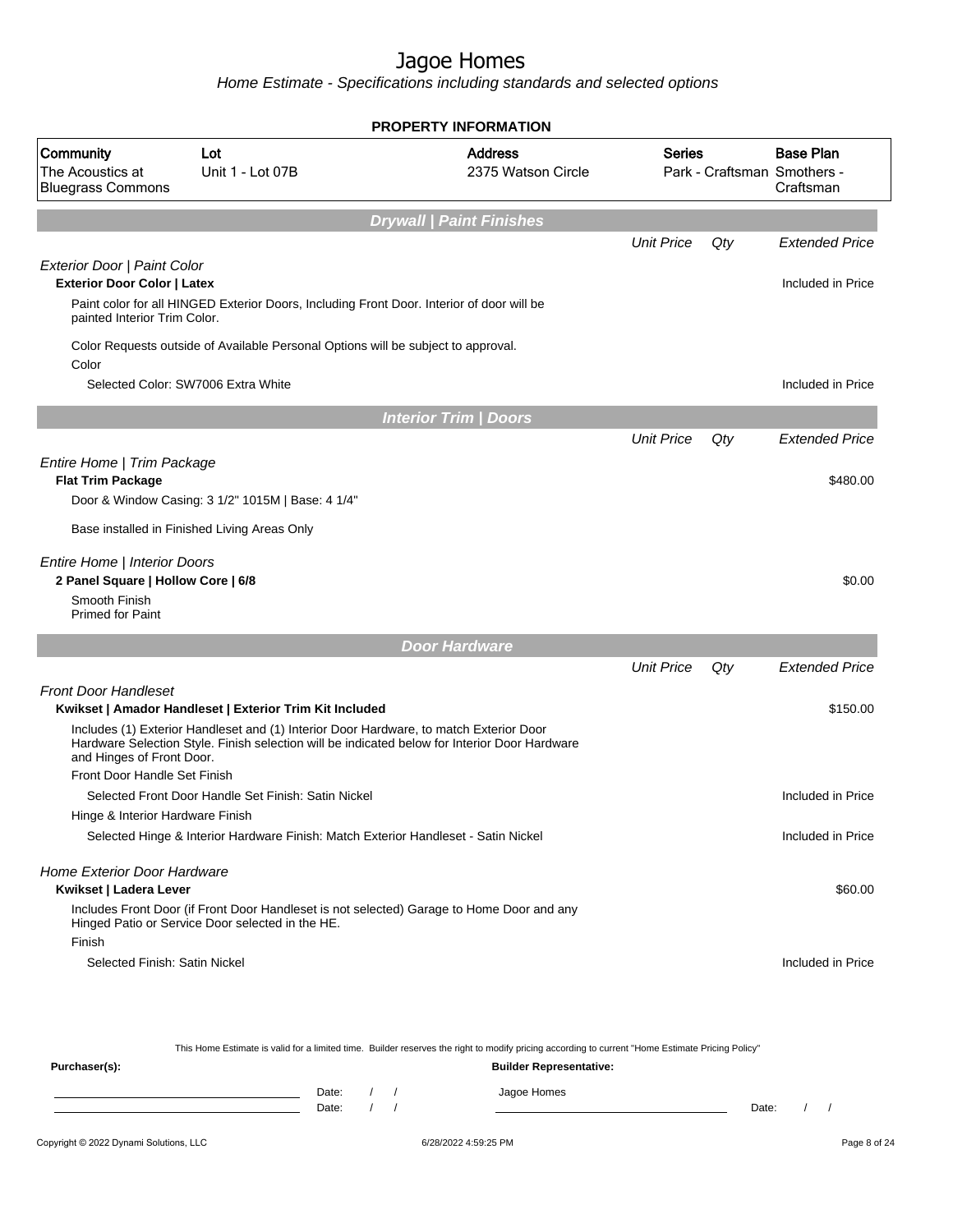Home Estimate - Specifications including standards and selected options

|                                                                                                       |                                                 | <b>PROPERTY INFORMATION</b>          |                   |     |                                                              |
|-------------------------------------------------------------------------------------------------------|-------------------------------------------------|--------------------------------------|-------------------|-----|--------------------------------------------------------------|
| Community<br>The Acoustics at<br><b>Bluegrass Commons</b>                                             | Lot<br>Unit 1 - Lot 07B                         | <b>Address</b><br>2375 Watson Circle | <b>Series</b>     |     | <b>Base Plan</b><br>Park - Craftsman Smothers -<br>Craftsman |
|                                                                                                       |                                                 | <b>Door Hardware</b>                 |                   |     |                                                              |
|                                                                                                       |                                                 |                                      | <b>Unit Price</b> | Qty | <b>Extended Price</b>                                        |
| <b>Entire Home Interior Door Locks</b><br>Kwikset   Ladera Lever<br>Includes all Interior Doors       |                                                 |                                      |                   |     | \$160.00                                                     |
| Finish<br>Selected Finish: Satin Nickel                                                               |                                                 |                                      |                   |     | Included in Price                                            |
|                                                                                                       |                                                 |                                      |                   |     |                                                              |
| Door Stops<br><b>Hardware-Spring &amp; Hinge Door Stops</b>                                           |                                                 |                                      |                   |     | Included in Price                                            |
|                                                                                                       |                                                 | <b>Cabinets</b>                      |                   |     |                                                              |
|                                                                                                       |                                                 |                                      | <b>Unit Price</b> | Qty | <b>Extended Price</b>                                        |
| Kitchen Cabinet Design Options                                                                        | 42" Straight Lay Wall Cabinets w/ Crown Molding |                                      |                   |     | \$300.00                                                     |
| <b>Kitchen Cabinets</b><br><b>Brellin Full Overlay Purestyle Laminate</b><br>Full Overlay Shaker Door |                                                 |                                      |                   |     | Included in Price                                            |
| Finish<br>Selected Finish: Greyhound                                                                  |                                                 |                                      |                   |     | Included in Price                                            |
| <b>Owners Bath Cabinets</b>                                                                           |                                                 |                                      |                   |     |                                                              |
| <b>Brellin Full Overlay Purestyle Laminate</b>                                                        |                                                 |                                      |                   |     | Included in Price                                            |
| Finish                                                                                                |                                                 |                                      |                   |     |                                                              |
| Selected Finish: Greyhound                                                                            |                                                 |                                      |                   |     | Included in Price                                            |
| Vanity Height                                                                                         |                                                 |                                      |                   |     |                                                              |
|                                                                                                       | Selected Vanity Height: Raised - 35"            |                                      |                   |     | \$70.00                                                      |
| <b>Bath 2 Cabinets</b><br><b>Brellin Full Overlay Purestyle Laminate</b>                              |                                                 |                                      |                   |     | Included in Price                                            |
| Finish                                                                                                |                                                 |                                      |                   |     |                                                              |
| Selected Finish: Greyhound                                                                            |                                                 |                                      |                   |     | Included in Price                                            |
| Vanity Height                                                                                         |                                                 |                                      |                   |     |                                                              |
|                                                                                                       | Selected Vanity Height: Raised - 35"            |                                      |                   |     | \$70.00                                                      |

This Home Estimate is valid for a limited time. Builder reserves the right to modify pricing according to current "Home Estimate Pricing Policy"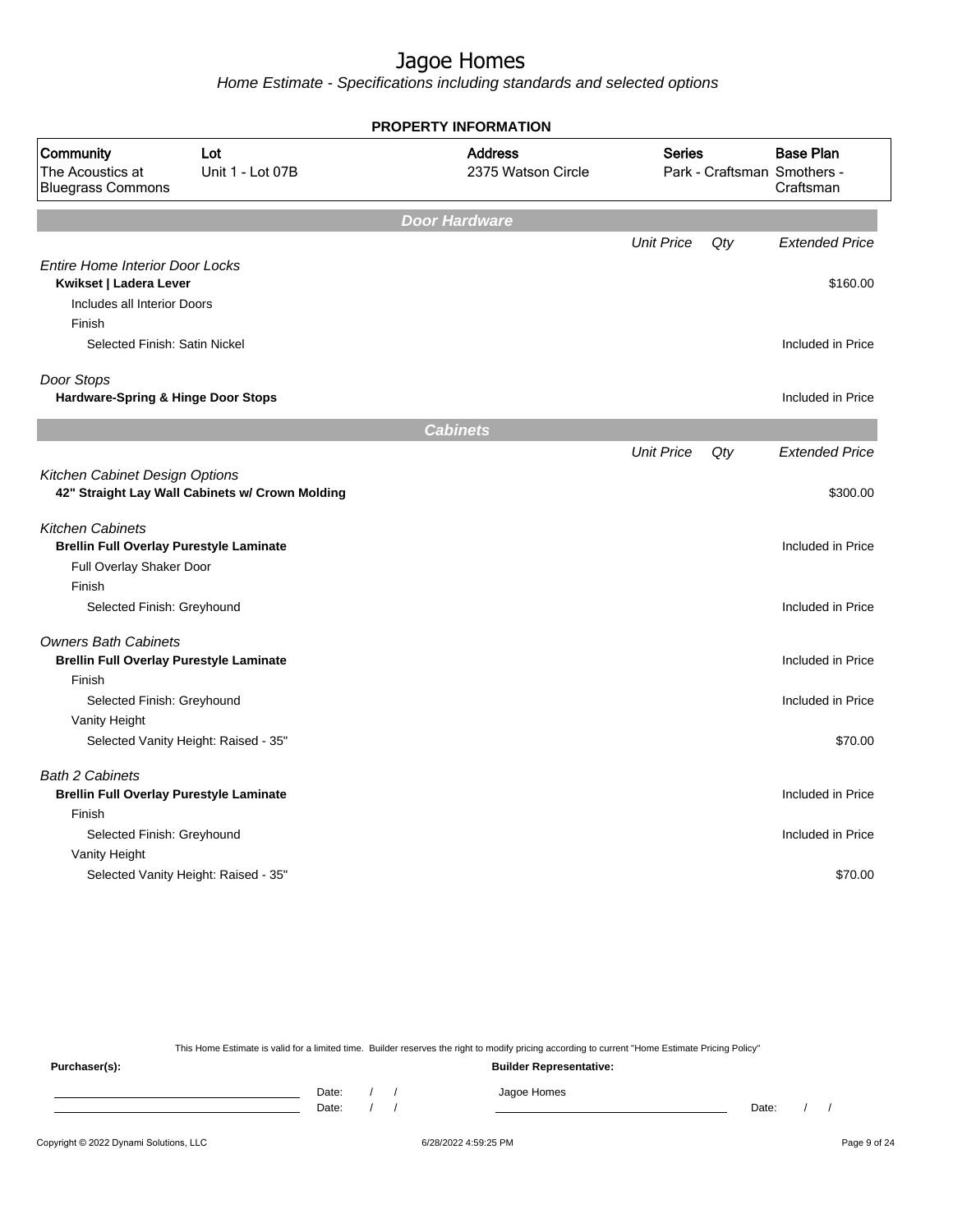|                                                           |                                                                                                                                                        |       |          |            | <b>PROPERTY INFORMATION</b>                                                                                                                      |                   |       |                                                              |
|-----------------------------------------------------------|--------------------------------------------------------------------------------------------------------------------------------------------------------|-------|----------|------------|--------------------------------------------------------------------------------------------------------------------------------------------------|-------------------|-------|--------------------------------------------------------------|
| Community<br>The Acoustics at<br><b>Bluegrass Commons</b> | Lot<br>Unit 1 - Lot 07B                                                                                                                                |       |          |            | <b>Address</b><br>2375 Watson Circle                                                                                                             | <b>Series</b>     |       | <b>Base Plan</b><br>Park - Craftsman Smothers -<br>Craftsman |
|                                                           |                                                                                                                                                        |       |          |            | <b>Cabinet Hardware</b>                                                                                                                          |                   |       |                                                              |
|                                                           |                                                                                                                                                        |       |          |            |                                                                                                                                                  | <b>Unit Price</b> | Qty   | <b>Extended Price</b>                                        |
| Kitchen Cabinet Hardware                                  |                                                                                                                                                        |       |          |            |                                                                                                                                                  |                   |       |                                                              |
| <b>Rosalynn Collection</b>                                |                                                                                                                                                        |       |          |            |                                                                                                                                                  |                   |       | \$0.00                                                       |
| Cabinet Door Hardware                                     |                                                                                                                                                        |       |          |            |                                                                                                                                                  |                   |       |                                                              |
|                                                           | Selected Cabinet Door Hardware: 192mm                                                                                                                  |       |          |            |                                                                                                                                                  |                   |       | Included in Price                                            |
| <b>Cabinet Drawer Hardware</b>                            |                                                                                                                                                        |       |          |            |                                                                                                                                                  |                   |       |                                                              |
|                                                           | Selected Cabinet Drawer Hardware: 128mm                                                                                                                |       |          |            |                                                                                                                                                  |                   |       | Included in Price                                            |
| Finish                                                    |                                                                                                                                                        |       |          |            |                                                                                                                                                  |                   |       |                                                              |
| Selected Finish: Polished Chrome                          |                                                                                                                                                        |       |          |            |                                                                                                                                                  |                   |       | Included in Price                                            |
| <b>Owners Bath Cabinet Hardware</b>                       |                                                                                                                                                        |       |          |            |                                                                                                                                                  |                   |       |                                                              |
| <b>Rosalynn Collection</b>                                |                                                                                                                                                        |       |          |            |                                                                                                                                                  |                   |       | \$0.00                                                       |
| Cabinet Door Hardware                                     |                                                                                                                                                        |       |          |            |                                                                                                                                                  |                   |       |                                                              |
|                                                           | Selected Cabinet Door Hardware: 192mm                                                                                                                  |       |          |            |                                                                                                                                                  |                   |       | Included in Price                                            |
| <b>Cabinet Drawer Hardware</b>                            |                                                                                                                                                        |       |          |            |                                                                                                                                                  |                   |       |                                                              |
|                                                           | Selected Cabinet Drawer Hardware: 128mm                                                                                                                |       |          |            |                                                                                                                                                  |                   |       | Included in Price                                            |
| Finish                                                    |                                                                                                                                                        |       |          |            |                                                                                                                                                  |                   |       |                                                              |
| Selected Finish: Polished Chrome                          |                                                                                                                                                        |       |          |            |                                                                                                                                                  |                   |       | Included in Price                                            |
| <b>Bath 2 Cabinet Hardware</b>                            |                                                                                                                                                        |       |          |            |                                                                                                                                                  |                   |       |                                                              |
| <b>Rosalynn Collection</b>                                |                                                                                                                                                        |       |          |            |                                                                                                                                                  |                   |       | \$0.00                                                       |
| Cabinet Door Hardware                                     |                                                                                                                                                        |       |          |            |                                                                                                                                                  |                   |       |                                                              |
|                                                           | Selected Cabinet Door Hardware: 128mm                                                                                                                  |       |          |            |                                                                                                                                                  |                   |       | Included in Price                                            |
| <b>Cabinet Drawer Hardware</b>                            |                                                                                                                                                        |       |          |            |                                                                                                                                                  |                   |       |                                                              |
|                                                           | Selected Cabinet Drawer Hardware: 96mm                                                                                                                 |       |          |            |                                                                                                                                                  |                   |       | Included in Price                                            |
| Finish                                                    |                                                                                                                                                        |       |          |            |                                                                                                                                                  |                   |       |                                                              |
| Selected Finish: Polished Chrome                          |                                                                                                                                                        |       |          |            |                                                                                                                                                  |                   |       | Included in Price                                            |
|                                                           |                                                                                                                                                        |       |          |            |                                                                                                                                                  |                   |       |                                                              |
|                                                           |                                                                                                                                                        |       |          |            | <b>Countertops   Backsplashes</b>                                                                                                                |                   |       |                                                              |
|                                                           |                                                                                                                                                        |       |          |            |                                                                                                                                                  | <b>Unit Price</b> | Qty   | <b>Extended Price</b>                                        |
| Kitchen   Countertops                                     |                                                                                                                                                        |       |          |            |                                                                                                                                                  |                   |       |                                                              |
| Granite   3cm Class I                                     |                                                                                                                                                        |       |          |            |                                                                                                                                                  |                   |       | \$2,260.00                                                   |
|                                                           | Includes Stainless Steel Undermount Double Bowl Sink and 4 in Granite splash. Included<br>splash will be removed if decorative backsplash is selected. |       |          |            |                                                                                                                                                  |                   |       |                                                              |
|                                                           | Granite is not seamless and seams will be visible and can be felt.<br>Colors could vary from samples due to the nature of natural stone.               |       |          |            |                                                                                                                                                  |                   |       |                                                              |
| Color                                                     |                                                                                                                                                        |       |          |            |                                                                                                                                                  |                   |       |                                                              |
| Selected Color: Dallas White                              |                                                                                                                                                        |       |          |            |                                                                                                                                                  |                   |       | Included in Price                                            |
| Edge Profile                                              |                                                                                                                                                        |       |          |            |                                                                                                                                                  |                   |       |                                                              |
|                                                           | Selected Edge Profile: Pencil Edge Top & Bottom                                                                                                        |       |          |            |                                                                                                                                                  |                   |       | Included in Price                                            |
|                                                           |                                                                                                                                                        |       |          |            |                                                                                                                                                  |                   |       |                                                              |
|                                                           |                                                                                                                                                        |       |          |            | This Home Estimate is valid for a limited time. Builder reserves the right to modify pricing according to current "Home Estimate Pricing Policy" |                   |       |                                                              |
| Purchaser(s):                                             |                                                                                                                                                        |       |          |            | <b>Builder Representative:</b>                                                                                                                   |                   |       |                                                              |
|                                                           |                                                                                                                                                        | Date: |          | $\sqrt{ }$ | Jagoe Homes                                                                                                                                      |                   |       |                                                              |
|                                                           |                                                                                                                                                        | Date: | $\prime$ | $\sqrt{ }$ |                                                                                                                                                  |                   | Date: | $\frac{1}{2}$                                                |
|                                                           |                                                                                                                                                        |       |          |            |                                                                                                                                                  |                   |       |                                                              |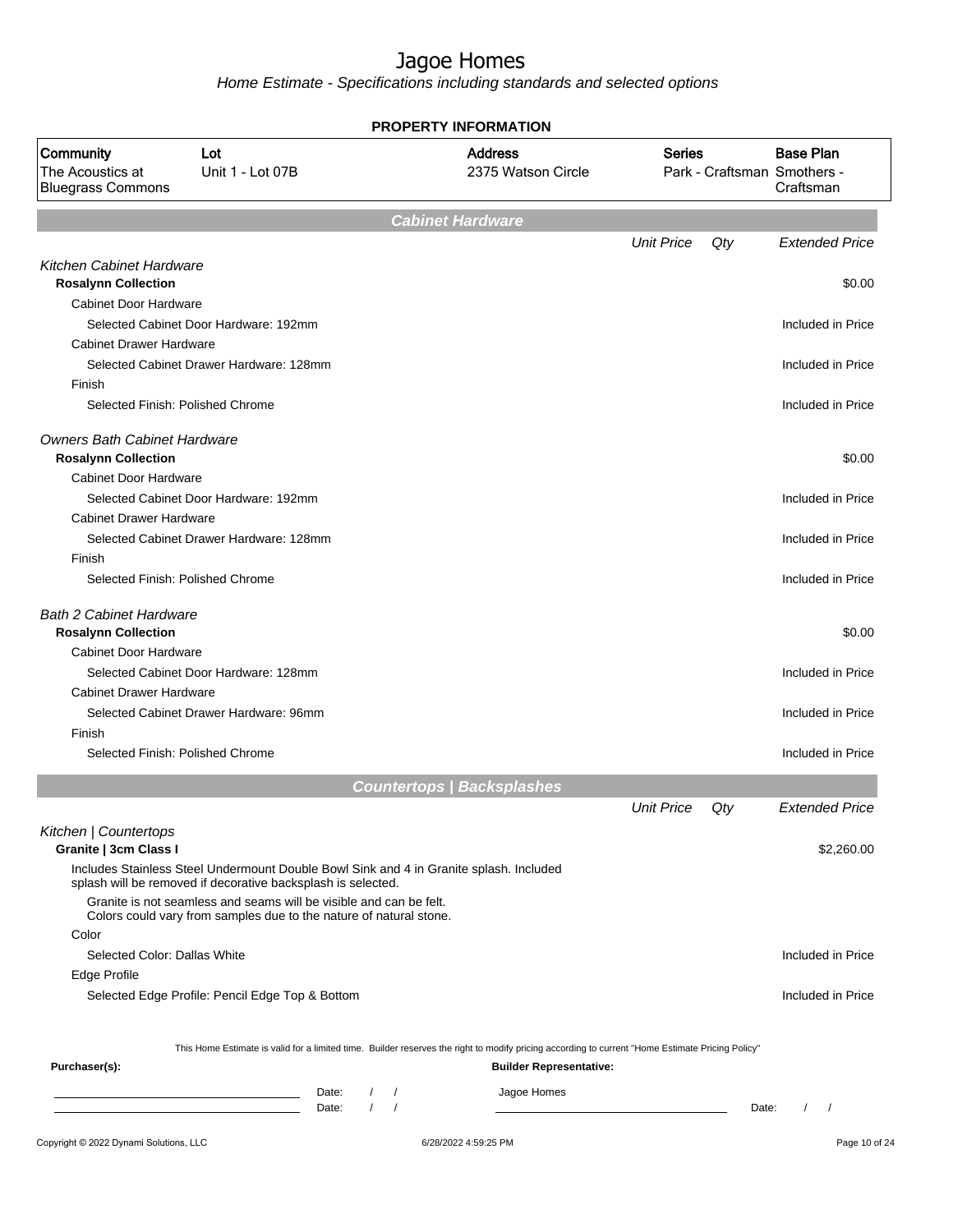Home Estimate - Specifications including standards and selected options

|                                                                       |                                                                                                                                                                                                                                                                                       | <b>PROPERTY INFORMATION</b>                                                                                                                                                                                                                                                                                                                                                             |                   |     |                                                              |
|-----------------------------------------------------------------------|---------------------------------------------------------------------------------------------------------------------------------------------------------------------------------------------------------------------------------------------------------------------------------------|-----------------------------------------------------------------------------------------------------------------------------------------------------------------------------------------------------------------------------------------------------------------------------------------------------------------------------------------------------------------------------------------|-------------------|-----|--------------------------------------------------------------|
| Community<br>The Acoustics at<br><b>Bluegrass Commons</b>             | Lot<br>Unit 1 - Lot 07B                                                                                                                                                                                                                                                               | <b>Address</b><br>2375 Watson Circle                                                                                                                                                                                                                                                                                                                                                    | <b>Series</b>     |     | <b>Base Plan</b><br>Park - Craftsman Smothers -<br>Craftsman |
|                                                                       |                                                                                                                                                                                                                                                                                       | <b>Countertops   Backsplashes</b>                                                                                                                                                                                                                                                                                                                                                       |                   |     |                                                              |
|                                                                       |                                                                                                                                                                                                                                                                                       |                                                                                                                                                                                                                                                                                                                                                                                         | <b>Unit Price</b> | Qty | <b>Extended Price</b>                                        |
| Kitchen   Backsplash<br><b>Mythology</b>                              |                                                                                                                                                                                                                                                                                       |                                                                                                                                                                                                                                                                                                                                                                                         |                   |     | \$930.00                                                     |
| the Mediterranean islands.                                            | Experience Mediterranean essence with the Mythology™ collection – featuring<br>natural earth tones and textures with handmade look punches<br>are the foundation of Mythology™. With curvaceous 6-inch arabesque shapes & Picket<br>Mosaic options, embody the warmth and serenity of | styles and characteristics sure to stir your soul. As dramatic as it is chic in the detailing; rich                                                                                                                                                                                                                                                                                     |                   |     |                                                              |
| Ceramic                                                               |                                                                                                                                                                                                                                                                                       |                                                                                                                                                                                                                                                                                                                                                                                         |                   |     |                                                              |
|                                                                       | Selected Ceramic: Mythology Arabesque Santorini MY90                                                                                                                                                                                                                                  |                                                                                                                                                                                                                                                                                                                                                                                         |                   |     | Included in Price                                            |
| <b>Ceramic Direction</b>                                              |                                                                                                                                                                                                                                                                                       |                                                                                                                                                                                                                                                                                                                                                                                         |                   |     |                                                              |
| <b>Grout Color</b>                                                    | Selected Ceramic Direction: N/A with Arabesque                                                                                                                                                                                                                                        |                                                                                                                                                                                                                                                                                                                                                                                         |                   |     | Included in Price                                            |
|                                                                       | Selected Grout Color: 02 Pewter                                                                                                                                                                                                                                                       |                                                                                                                                                                                                                                                                                                                                                                                         |                   |     | Included in Price                                            |
| Trim                                                                  |                                                                                                                                                                                                                                                                                       |                                                                                                                                                                                                                                                                                                                                                                                         |                   |     |                                                              |
|                                                                       | Selected Trim: Brushed Graphite                                                                                                                                                                                                                                                       |                                                                                                                                                                                                                                                                                                                                                                                         |                   |     | Included in Price                                            |
| <b>Owners Bath   Vanity Countertop</b>                                | <b>Cultured Marble   Double Rectangle Bowl</b>                                                                                                                                                                                                                                        |                                                                                                                                                                                                                                                                                                                                                                                         |                   |     | \$390.00                                                     |
| abrasive products.<br>mildew and chips.<br>Color                      | process, creating character, depth and interest that mimics its natural counterpart.<br>marble, but will increase the overall value of a home just as natural stone products will.                                                                                                    | Cultured Marble is Beautiful - Veining and patterns can be incorporated during the casting<br>Low Maintenance - Cultured marble never needs to be sealed and is easy to clean with non-<br>Durable - Cultured marble is non-porous, making it extremely tough and resistant to stains,<br>Economical – In general, cultured marble is less expensive to fabricate and install than slab |                   |     |                                                              |
| Selected Color: Classic White                                         |                                                                                                                                                                                                                                                                                       |                                                                                                                                                                                                                                                                                                                                                                                         |                   |     | Included in Price                                            |
| Finish                                                                |                                                                                                                                                                                                                                                                                       |                                                                                                                                                                                                                                                                                                                                                                                         |                   |     |                                                              |
| Selected Finish: Matte                                                |                                                                                                                                                                                                                                                                                       |                                                                                                                                                                                                                                                                                                                                                                                         |                   |     | Included in Price                                            |
| Bath 2   Vanity Countertop<br><b>Cultured Marble   Rectangle Bowl</b> |                                                                                                                                                                                                                                                                                       |                                                                                                                                                                                                                                                                                                                                                                                         |                   |     | \$165.00                                                     |
| Color<br>Selected Color: Classic White                                |                                                                                                                                                                                                                                                                                       |                                                                                                                                                                                                                                                                                                                                                                                         |                   |     | Included in Price                                            |
| Finish                                                                |                                                                                                                                                                                                                                                                                       |                                                                                                                                                                                                                                                                                                                                                                                         |                   |     |                                                              |
| Selected Finish: Matte                                                |                                                                                                                                                                                                                                                                                       |                                                                                                                                                                                                                                                                                                                                                                                         |                   |     | Included in Price                                            |

This Home Estimate is valid for a limited time. Builder reserves the right to modify pricing according to current "Home Estimate Pricing Policy"

**Purchaser(s): Builder Representative:** Date: / / Jagoe Homes<br>Date: / / Jagoe Homes Date: / / **Date: / / 2006** Date: / / / Date: / / / Date: / / / 2006 Date: / / / 2006 Date: / / / 2006 Date: / / / 2006 Date: / / / 2007 Date: / / / 2007 Date: / / / 2007 Date: / / / 2007 Date: / / / 2007 Date: / / / 2007 D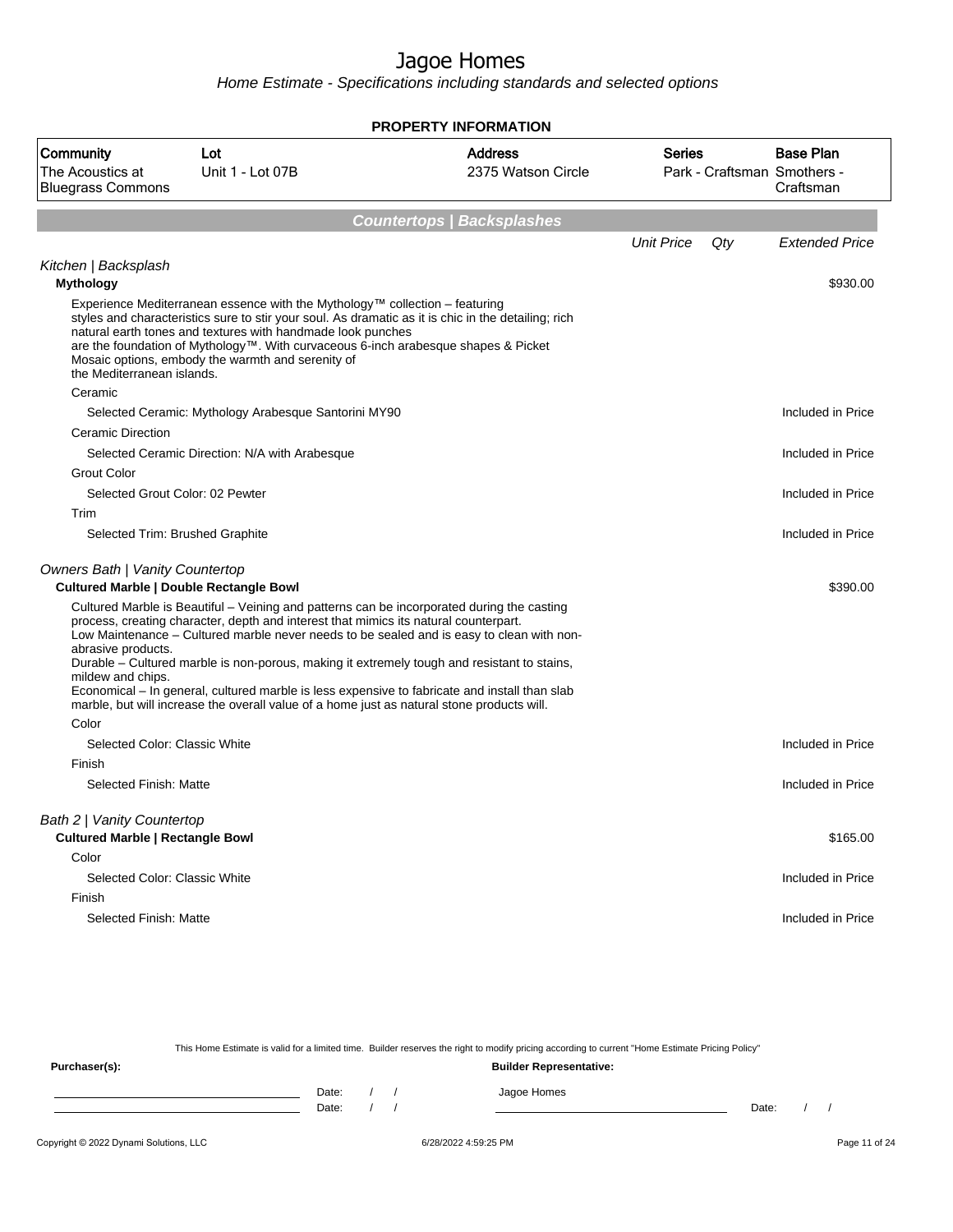|                                                                           |                                                                                                                                                  | <b>PROPERTY INFORMATION</b>              |                                |                   |       |                                                              |
|---------------------------------------------------------------------------|--------------------------------------------------------------------------------------------------------------------------------------------------|------------------------------------------|--------------------------------|-------------------|-------|--------------------------------------------------------------|
| Community<br>The Acoustics at<br><b>Bluegrass Commons</b>                 | Lot<br>Unit 1 - Lot 07B                                                                                                                          | <b>Address</b>                           | 2375 Watson Circle             | <b>Series</b>     |       | <b>Base Plan</b><br>Park - Craftsman Smothers -<br>Craftsman |
|                                                                           |                                                                                                                                                  | <b>Mirrors</b>                           |                                |                   |       |                                                              |
|                                                                           |                                                                                                                                                  |                                          |                                | <b>Unit Price</b> | Qty   | <b>Extended Price</b>                                        |
| <b>Owners Bath Mirrors</b><br>Beveled Edged Mirrors   24" X 36"   Qty 2   |                                                                                                                                                  |                                          |                                |                   |       | \$90.00                                                      |
| Bath 2 Mirror<br>Beveled Edge Mirror(s)   Per Base Plan                   |                                                                                                                                                  |                                          |                                |                   |       | Included in Price                                            |
|                                                                           |                                                                                                                                                  | <b>Appliances</b>                        |                                |                   |       |                                                              |
|                                                                           |                                                                                                                                                  |                                          |                                | <b>Unit Price</b> | Qty   | <b>Extended Price</b>                                        |
| Kitchen Range<br>Finish                                                   | Range - Gas - Free Standing Continuous Grates                                                                                                    |                                          |                                |                   |       | \$240.00                                                     |
|                                                                           | Selected Finish: Stainless Steel - JGBS66REKSS                                                                                                   |                                          |                                |                   |       | \$150.00                                                     |
| Kitchen Microwave or Microwave Hood<br><b>Microwave - Stainless Steel</b> |                                                                                                                                                  |                                          |                                |                   |       | \$80.00                                                      |
|                                                                           | GE® 1.6 CU. FT. OVER-THE-RANGE MICROWAVE OVEN                                                                                                    |                                          |                                |                   |       |                                                              |
|                                                                           | Technical Specification: APPROXIMATE DIMENSIONS (HxWxD)<br>16 1/8 H x 29 7/8 W x 15 9/16 D in                                                    |                                          |                                |                   |       |                                                              |
| Finish                                                                    | Selected Finish: Stainless Steel - JVM3160RFSS                                                                                                   |                                          |                                |                   |       | Included in Price                                            |
| <b>Kitchen Dishwasher</b><br><b>Dishwasher - Top Control</b>              |                                                                                                                                                  |                                          |                                |                   |       | \$170.00                                                     |
| DRY BOOST                                                                 | GE® TOP CONTROL WITH PLASTIC INTERIOR DISHWASHER WITH SANITIZE CYCLE &                                                                           |                                          |                                |                   |       |                                                              |
|                                                                           | Technical Specification: APPROXIMATE DIMENSIONS (HxWxD)<br>33 3/8 H x 23 3/4 W x 24 D in                                                         |                                          |                                |                   |       |                                                              |
| Finish                                                                    |                                                                                                                                                  |                                          |                                |                   |       |                                                              |
|                                                                           | Selected Finish: Stainless Steel - GDT630PYRFS                                                                                                   |                                          |                                |                   |       | Included in Price                                            |
| Refrigerator                                                              |                                                                                                                                                  |                                          |                                |                   |       | Included in Price                                            |
| Finish                                                                    | Refrigerator - Side by Side w/ Ice & Water on Door                                                                                               |                                          |                                |                   |       |                                                              |
|                                                                           | Selected Finish: Stainless Steel - GSS25GYPFS                                                                                                    |                                          |                                |                   |       | \$165.00                                                     |
|                                                                           |                                                                                                                                                  | <b>Plumbing</b>                          |                                |                   |       |                                                              |
|                                                                           |                                                                                                                                                  |                                          |                                | <b>Unit Price</b> | Qty   | <b>Extended Price</b>                                        |
| Owners Bath   Fixtures<br><b>Bath Fixtures   White</b>                    |                                                                                                                                                  |                                          |                                |                   |       | Included in Price                                            |
|                                                                           |                                                                                                                                                  |                                          |                                |                   |       |                                                              |
| Purchaser(s):                                                             | This Home Estimate is valid for a limited time. Builder reserves the right to modify pricing according to current "Home Estimate Pricing Policy" |                                          | <b>Builder Representative:</b> |                   |       |                                                              |
|                                                                           | Date:<br>$\prime$<br>Date:                                                                                                                       | $\sqrt{2}$<br>$\overline{1}$<br>$\prime$ | Jagoe Homes                    |                   | Date: | $\prime$<br>$\overline{\phantom{a}}$                         |
| Copyright © 2022 Dynami Solutions, LLC                                    |                                                                                                                                                  | 6/28/2022 4:59:25 PM                     |                                |                   |       | Page 12 of 24                                                |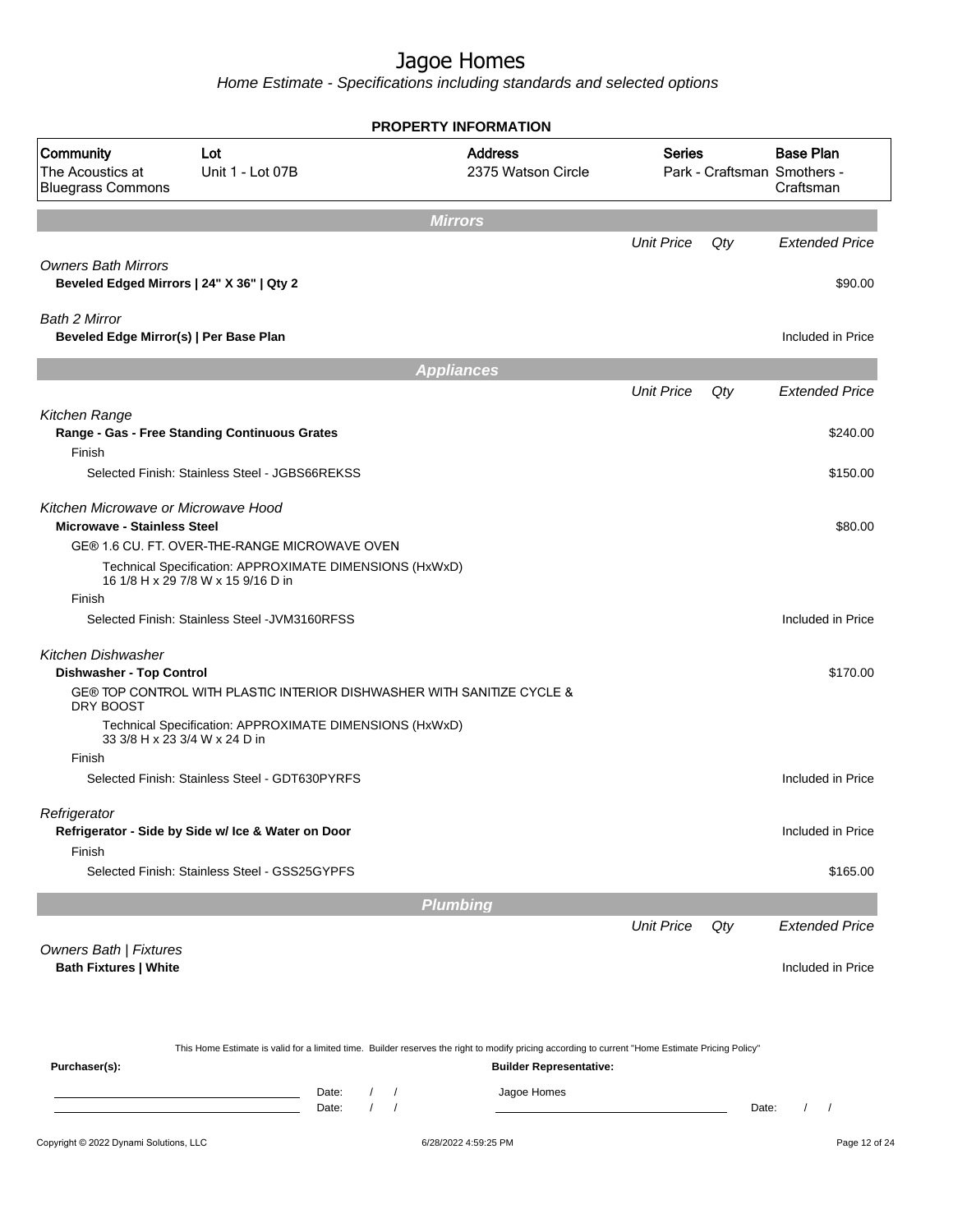Home Estimate - Specifications including standards and selected options

|                                                                   |                                                                                    | <b>PROPERTY INFORMATION</b>          |                   |     |                                                              |
|-------------------------------------------------------------------|------------------------------------------------------------------------------------|--------------------------------------|-------------------|-----|--------------------------------------------------------------|
| Community<br>The Acoustics at<br><b>Bluegrass Commons</b>         | Lot<br>Unit 1 - Lot 07B                                                            | <b>Address</b><br>2375 Watson Circle | <b>Series</b>     |     | <b>Base Plan</b><br>Park - Craftsman Smothers -<br>Craftsman |
|                                                                   |                                                                                    | <b>Plumbing</b>                      |                   |     |                                                              |
|                                                                   |                                                                                    |                                      | <b>Unit Price</b> | Qty | <b>Extended Price</b>                                        |
| Owners Bath   Vanity<br>60" Double Bowl                           |                                                                                    |                                      |                   |     | \$1,560.00                                                   |
| <b>Owners Bath   Lavatory Faucet</b>                              |                                                                                    |                                      |                   |     |                                                              |
| <b>Delta Ashlyn Collection</b>                                    |                                                                                    |                                      |                   | 2   | Included in Price                                            |
| Finish                                                            |                                                                                    |                                      |                   |     |                                                              |
| Selected Finish: Matte Black                                      |                                                                                    |                                      |                   |     | \$280.00                                                     |
| Spread                                                            |                                                                                    |                                      |                   |     |                                                              |
|                                                                   | Selected Spread: 3564   8" Spread                                                  |                                      |                   |     | \$290.00                                                     |
| Owners Bath   Tub/Shower or Shower Stall                          | 60" Fiberglass Shower Stall   Shower Door                                          |                                      |                   |     | Included in Price                                            |
| accomodate shower.                                                | Semi Frameless Chrome Shower Door with Clear Glass Included Plan may be revised to |                                      |                   |     |                                                              |
| <b>Glass Pattern</b>                                              |                                                                                    |                                      |                   |     |                                                              |
| Selected Glass Pattern: Clear                                     |                                                                                    |                                      |                   |     | Included in Price                                            |
| Shower Door                                                       |                                                                                    |                                      |                   |     |                                                              |
|                                                                   | Selected Shower Door: Semi Frameless Slider                                        |                                      |                   |     | Included in Price                                            |
| <b>Shower Door Finish</b>                                         |                                                                                    |                                      |                   |     |                                                              |
|                                                                   | Selected Shower Door Finish: Matte Black                                           |                                      |                   |     | \$705.00                                                     |
| Owners Bath   Shower Stall Faucet<br>Model # T14264               | Delta Ashyln®   Monitor® 14 Series Shower Trim                                     |                                      |                   |     | Included in Price                                            |
| Finish                                                            |                                                                                    |                                      |                   |     |                                                              |
| Selected Finish: Matte Black                                      |                                                                                    |                                      |                   |     | \$220.00                                                     |
| Owners Bath   Commode<br><b>Commode   Elongated Bowl   Hymont</b> |                                                                                    |                                      |                   |     | \$195.00                                                     |
| Hymont is approx. 17" tall                                        |                                                                                    |                                      |                   |     |                                                              |
| Owners Bath   Bath Accessory Collection<br>Delta Ashlyn® Options  |                                                                                    |                                      |                   |     | \$0.00                                                       |
| Owners Bath   Accessories<br>Delta Ashlyn®   Toilet Paper Holder  |                                                                                    |                                      |                   |     | \$50.00                                                      |
| Finish                                                            |                                                                                    |                                      |                   |     |                                                              |
| Selected Finish: Matte Black                                      |                                                                                    |                                      |                   |     | \$30.00                                                      |

This Home Estimate is valid for a limited time. Builder reserves the right to modify pricing according to current "Home Estimate Pricing Policy"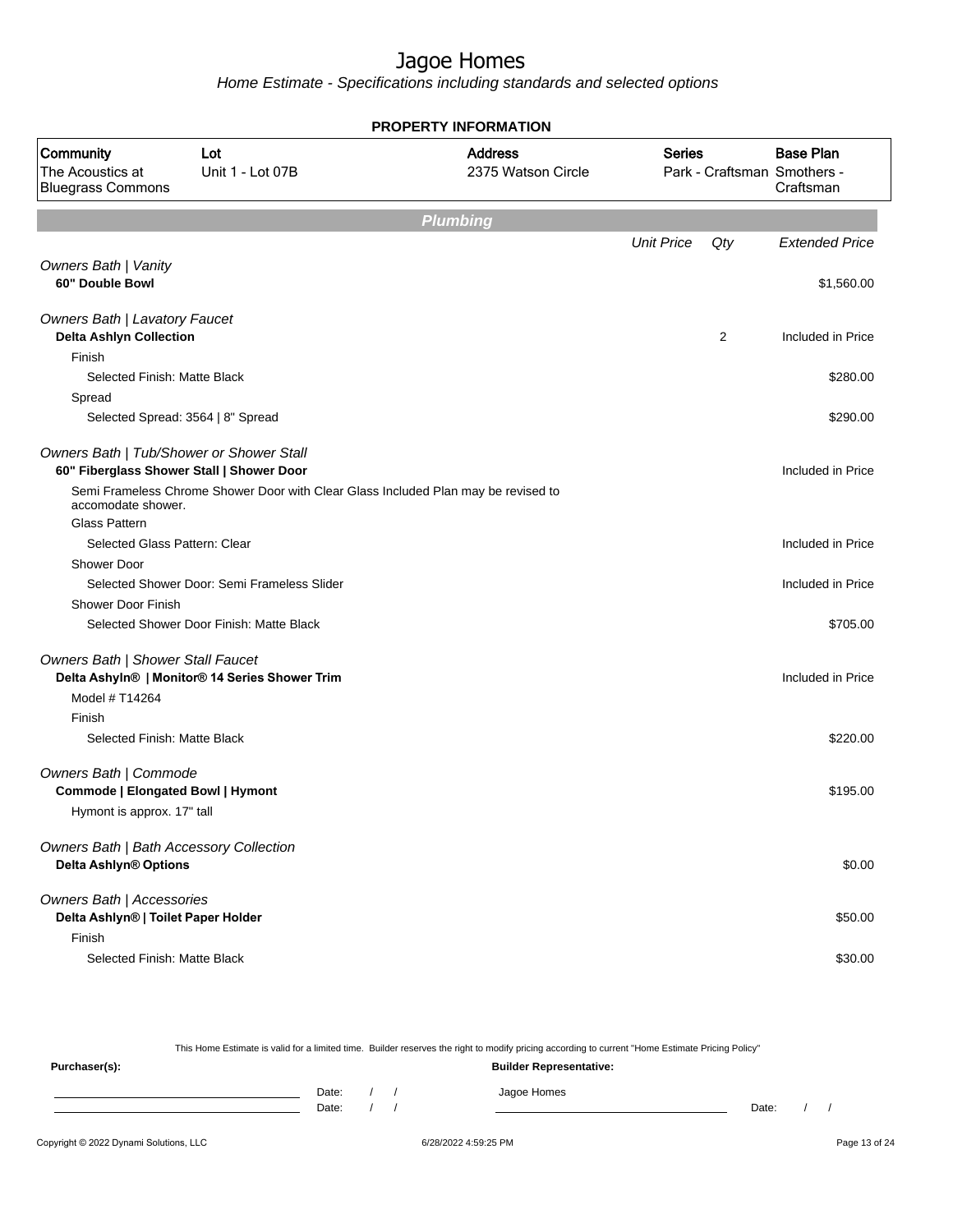Home Estimate - Specifications including standards and selected options

|                                                                                            |                                   | <b>PROPERTY INFORMATION</b>          |                   |     |                                                              |
|--------------------------------------------------------------------------------------------|-----------------------------------|--------------------------------------|-------------------|-----|--------------------------------------------------------------|
| Community<br>The Acoustics at<br><b>Bluegrass Commons</b>                                  | Lot<br>Unit 1 - Lot 07B           | <b>Address</b><br>2375 Watson Circle | <b>Series</b>     |     | <b>Base Plan</b><br>Park - Craftsman Smothers -<br>Craftsman |
|                                                                                            |                                   | <b>Plumbing</b>                      |                   |     |                                                              |
| Owners Bath   Accessories                                                                  |                                   |                                      | <b>Unit Price</b> | Qty | <b>Extended Price</b>                                        |
| Delta Ashlyn®   Robe Hook (Qty 2)<br>Finish                                                |                                   |                                      |                   |     | \$50.00                                                      |
| Selected Finish: Matte Black                                                               |                                   |                                      |                   |     | \$30.00                                                      |
| Bath 2   Fixtures<br><b>Bath Fixtures   White</b>                                          |                                   |                                      |                   |     | Included in Price                                            |
| Bath 2   Lavatory Faucet<br><b>Delta Ashlyn Collection</b><br>Finish                       |                                   |                                      |                   |     | Included in Price                                            |
| Selected Finish: Matte Black<br>Spread                                                     |                                   |                                      |                   |     | \$140.00                                                     |
|                                                                                            | Selected Spread: 2564   4" Spread |                                      |                   |     | Included in Price                                            |
| Bath 2   Tub/Shower or Shower Stall<br>60" Fiberglass Tub/Shower                           |                                   |                                      |                   |     | Included in Price                                            |
| Bath 2   Tub/Shower Faucet<br>Delta Ashlyn Tub/Shower Faucet T14464                        |                                   |                                      |                   |     | Included in Price                                            |
| Finish<br>Selected Finish: Matte Black                                                     |                                   |                                      |                   |     | \$270.00                                                     |
| Bath 2   Commode<br><b>Commode   Elongated Bowl   Hymont</b><br>Hymont is approx. 17" tall |                                   |                                      |                   |     | \$195.00                                                     |
| Bath 2   Bath Accessory Collection<br>Delta Ashlyn® Options                                |                                   |                                      |                   |     | \$0.00                                                       |
| Bath 2   Accessories<br>Delta Ashlyn®   Towel Bar<br>Finish                                |                                   |                                      |                   |     | \$50.00                                                      |
| Selected Finish: Matte Black                                                               |                                   |                                      |                   |     | \$30.00                                                      |
| Delta Ashlyn®   Toilet Paper Holder                                                        |                                   |                                      |                   |     | \$50.00                                                      |
| Finish                                                                                     |                                   |                                      |                   |     |                                                              |
| Selected Finish: Matte Black                                                               |                                   |                                      |                   |     | \$30.00                                                      |

This Home Estimate is valid for a limited time. Builder reserves the right to modify pricing according to current "Home Estimate Pricing Policy" **Purchaser(s): Builder Representative:** Date: / / Jagoe Homes<br>Date: / / Jagoe Homes Date: / / **Date: / / 2006** Date: / / / Date: / / / Date: / / / 2006 Date: / / / 2006 Date: / / / 2006 Date: / / / 2006 Date: / / / 2007 Date: / / / 2007 Date: / / / 2007 Date: / / / 2007 Date: / / / 2007 Date: / / / 2007 D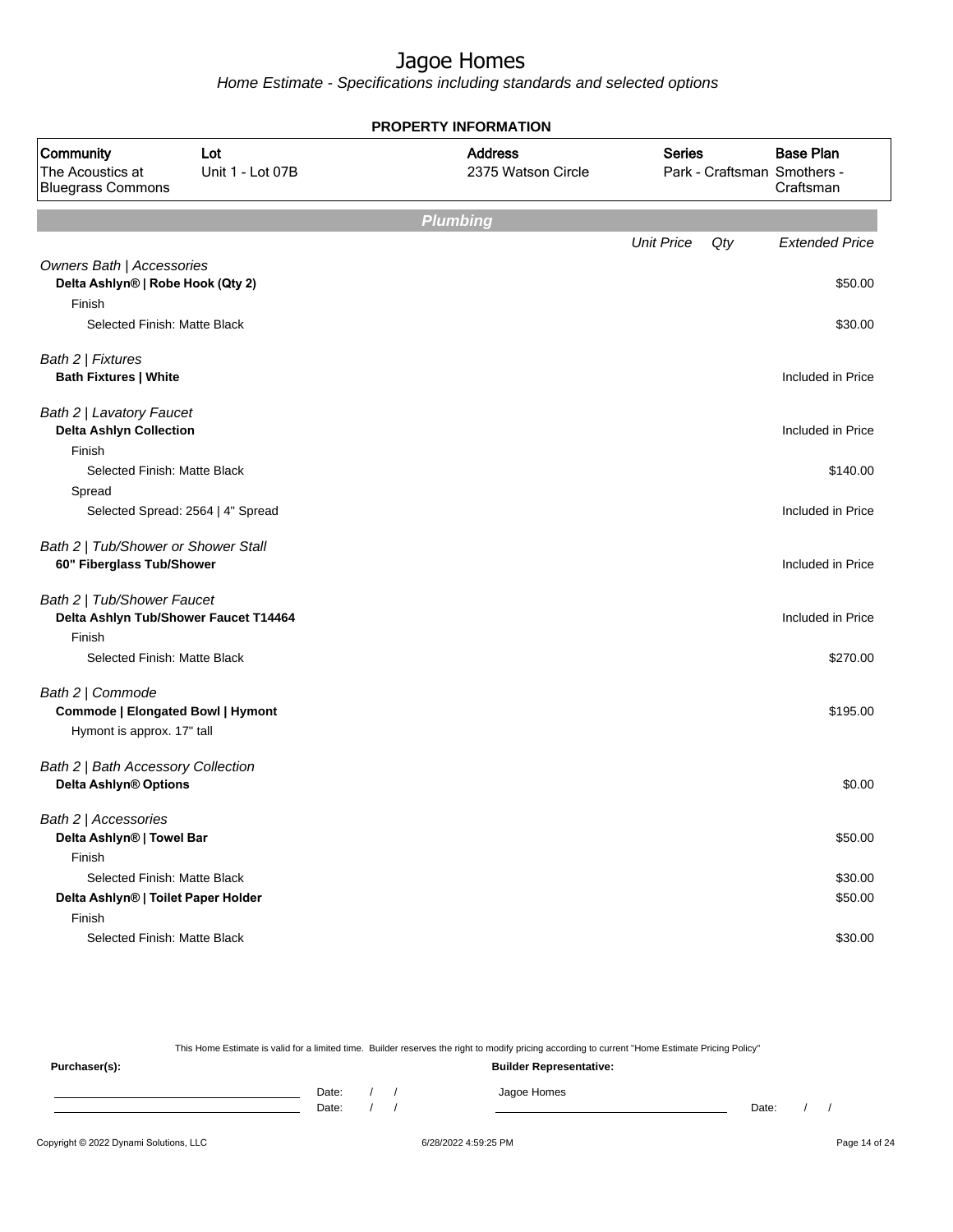Home Estimate - Specifications including standards and selected options

|                                                                                                               |                                                                            | <b>PROPERTY INFORMATION</b>          |                   |     |                                                              |
|---------------------------------------------------------------------------------------------------------------|----------------------------------------------------------------------------|--------------------------------------|-------------------|-----|--------------------------------------------------------------|
| Community<br>The Acoustics at<br><b>Bluegrass Commons</b>                                                     | Lot<br>Unit 1 - Lot 07B                                                    | <b>Address</b><br>2375 Watson Circle | <b>Series</b>     |     | <b>Base Plan</b><br>Park - Craftsman Smothers -<br>Craftsman |
|                                                                                                               |                                                                            | <b>Plumbing</b>                      |                   |     |                                                              |
|                                                                                                               |                                                                            |                                      | <b>Unit Price</b> | Qty | <b>Extended Price</b>                                        |
| Kitchen   Sink<br>Sink 9 1/2" Deep<br>Color                                                                   | Blanco Precis Undermount Sink - Super Single Bowl w/Chrome Disposal Flange |                                      |                   |     | \$680.00                                                     |
|                                                                                                               | Selected Color: Metallic Gray 440148                                       |                                      |                   |     | Included in Price                                            |
| Kitchen   Sink Faucet<br>Emmaline #9182   Single Handle Pull Down<br>Finish<br>Selected Finish: Matte Black   |                                                                            |                                      |                   |     | \$360.00<br>\$140.00                                         |
| Kitchen   Garbage Disposal<br>Garbage Disposal 1/3 hp                                                         |                                                                            |                                      |                   |     | Included in Price                                            |
| Kitchen Ice Maker Water Line<br><b>Ice Maker Water Line</b>                                                   |                                                                            |                                      |                   |     | Included in Price                                            |
| Kitchen   Gas Line for Range<br>Gas Line for Range, Includes 110-Volt Outlet<br>Existing 220v outlet remains. |                                                                            |                                      |                   |     | \$1,060.00                                                   |
| <b>Entire Home Water Heater</b><br><b>Tankless Water Heater</b>                                               |                                                                            |                                      |                   |     | Included in Price                                            |
| Entire Home Main Water Shutoff Valve<br><b>Main Water Shutoff Valve</b>                                       |                                                                            |                                      |                   |     | Included in Price                                            |
| <b>Entire Home Plumbing Supply Pipes</b>                                                                      | <b>Plumbing Pipes: Water Continuous PEX Piping</b>                         |                                      |                   |     | Included in Price                                            |
| Entire Home Plumbing Waste & Vent Lines<br><b>Plumbing Drains and Vents PVC</b>                               |                                                                            |                                      |                   |     | Included in Price                                            |
| Entire Home Secondary Shut-Off Valves<br>Secondary Shut-Off Valves at each fixture                            |                                                                            |                                      |                   |     | Included in Price                                            |
| <b>Exterior Plumbing Sewer Lines</b>                                                                          | Plumbing Pipes: Exterior Sewer Lines PVC Schedule 40                       |                                      |                   |     | Included in Price                                            |
| <b>Exterior Sillcocks</b><br><b>Outside Faucets Frost Proof (Per Plan)</b>                                    |                                                                            |                                      |                   |     | Included in Price                                            |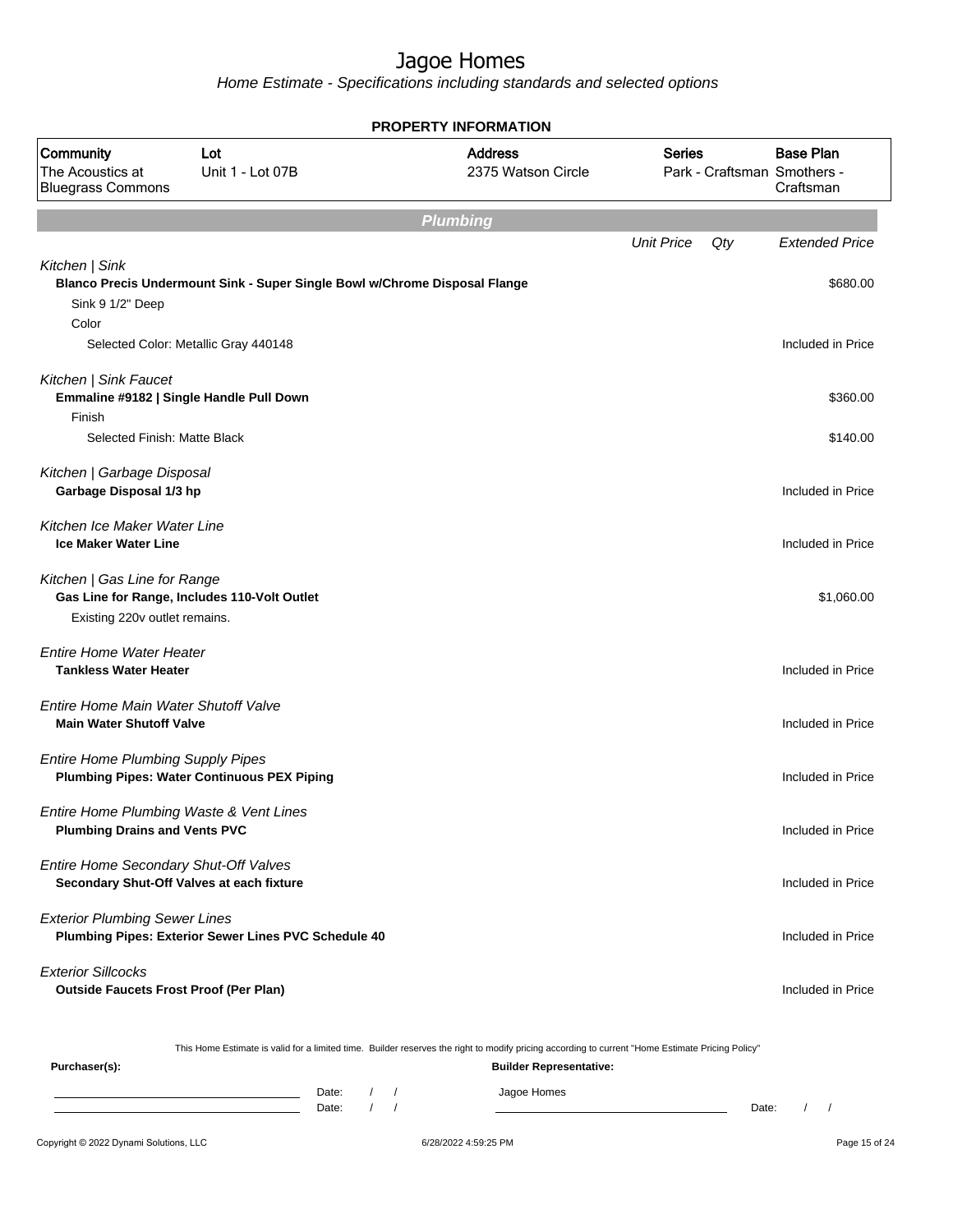Home Estimate - Specifications including standards and selected options

|                                                                      |                                                                                              |            | <b>PROPERTY INFORMATION</b>                                                                                                                      |                   |       |                                                              |
|----------------------------------------------------------------------|----------------------------------------------------------------------------------------------|------------|--------------------------------------------------------------------------------------------------------------------------------------------------|-------------------|-------|--------------------------------------------------------------|
| Community<br>The Acoustics at<br><b>Bluegrass Commons</b>            | Lot<br>Unit 1 - Lot 07B                                                                      |            | <b>Address</b><br>2375 Watson Circle                                                                                                             | <b>Series</b>     |       | <b>Base Plan</b><br>Park - Craftsman Smothers -<br>Craftsman |
|                                                                      |                                                                                              |            | <b>Electrical</b>                                                                                                                                |                   |       |                                                              |
|                                                                      |                                                                                              |            |                                                                                                                                                  | <b>Unit Price</b> | Qty   | <b>Extended Price</b>                                        |
| Front Porch LED Downlighting<br>Kichler LED Downlighting   Per Plan  |                                                                                              |            |                                                                                                                                                  |                   |       | Included in Price                                            |
| Kichler #43870 - Textured White.<br>3000K<br><b>HORIZON II</b>       |                                                                                              |            |                                                                                                                                                  |                   |       |                                                              |
| Height 1.25"<br>Width 6.25"                                          |                                                                                              |            |                                                                                                                                                  |                   |       |                                                              |
| Front Porch Ceiling Fan<br>Weatherproof 42" Ceiling Fan Only         |                                                                                              |            |                                                                                                                                                  |                   |       | Included in Price                                            |
| Quorum 143425-44                                                     |                                                                                              |            |                                                                                                                                                  |                   |       |                                                              |
| Color                                                                |                                                                                              |            |                                                                                                                                                  |                   |       |                                                              |
| Selected Color: Toasted Sienna                                       |                                                                                              |            |                                                                                                                                                  |                   |       | Included in Price                                            |
| Foyer Light(s)                                                       | Kichler LED Downlighting (1) ILO Standard Flush Mount                                        |            |                                                                                                                                                  |                   |       | \$75.00                                                      |
| <b>Back Hall Light(s)</b>                                            | Kichler LED Downlighting (1) ILO Standard Flush Mount                                        |            |                                                                                                                                                  |                   |       | \$75.00                                                      |
| Family Room LED Downlighting<br>Kichler LED Downlighting   Per Plan  |                                                                                              |            |                                                                                                                                                  |                   |       | Included in Price                                            |
| Kichler #43870 - Textured White.<br>3000K<br><b>HORIZON II</b>       |                                                                                              |            |                                                                                                                                                  |                   |       |                                                              |
| Height 1.25"<br>Width 6.25"                                          |                                                                                              |            |                                                                                                                                                  |                   |       |                                                              |
| Kitchen   LED Downlighting<br>Kichler LED Downlighting   Per Plan    |                                                                                              |            |                                                                                                                                                  |                   |       | Included in Price                                            |
| Kichler #43870 - Textured White.<br>3000K<br><b>HORIZON II</b>       |                                                                                              |            |                                                                                                                                                  |                   |       |                                                              |
| Height 1.25"<br>Width 6.25"                                          |                                                                                              |            |                                                                                                                                                  |                   |       |                                                              |
| Kitchen   Island Pendants<br>Wire & Cap   Switch Included   Qty 2    |                                                                                              |            |                                                                                                                                                  |                   |       | Included in Price                                            |
| Kitchen Under Cabinet Light<br>Under Cabinet Lighting Package, qty 2 |                                                                                              |            |                                                                                                                                                  |                   |       | Included in Price                                            |
| cabinets in the kitchen.                                             | Includes under cabinet lighting package to be installed in predetermined location under wall |            |                                                                                                                                                  |                   |       |                                                              |
|                                                                      |                                                                                              |            | This Home Estimate is valid for a limited time. Builder reserves the right to modify pricing according to current "Home Estimate Pricing Policy" |                   |       |                                                              |
| Purchaser(s):                                                        |                                                                                              |            | <b>Builder Representative:</b>                                                                                                                   |                   |       |                                                              |
|                                                                      | Date:<br>Date:                                                                               | $\sqrt{2}$ | Jagoe Homes                                                                                                                                      |                   | Date: | $\sqrt{ }$<br>$\prime$                                       |

#### Copyright © 2022 Dynami Solutions, LLC <br>
6/28/2022 4:59:25 PM Page 16 of 24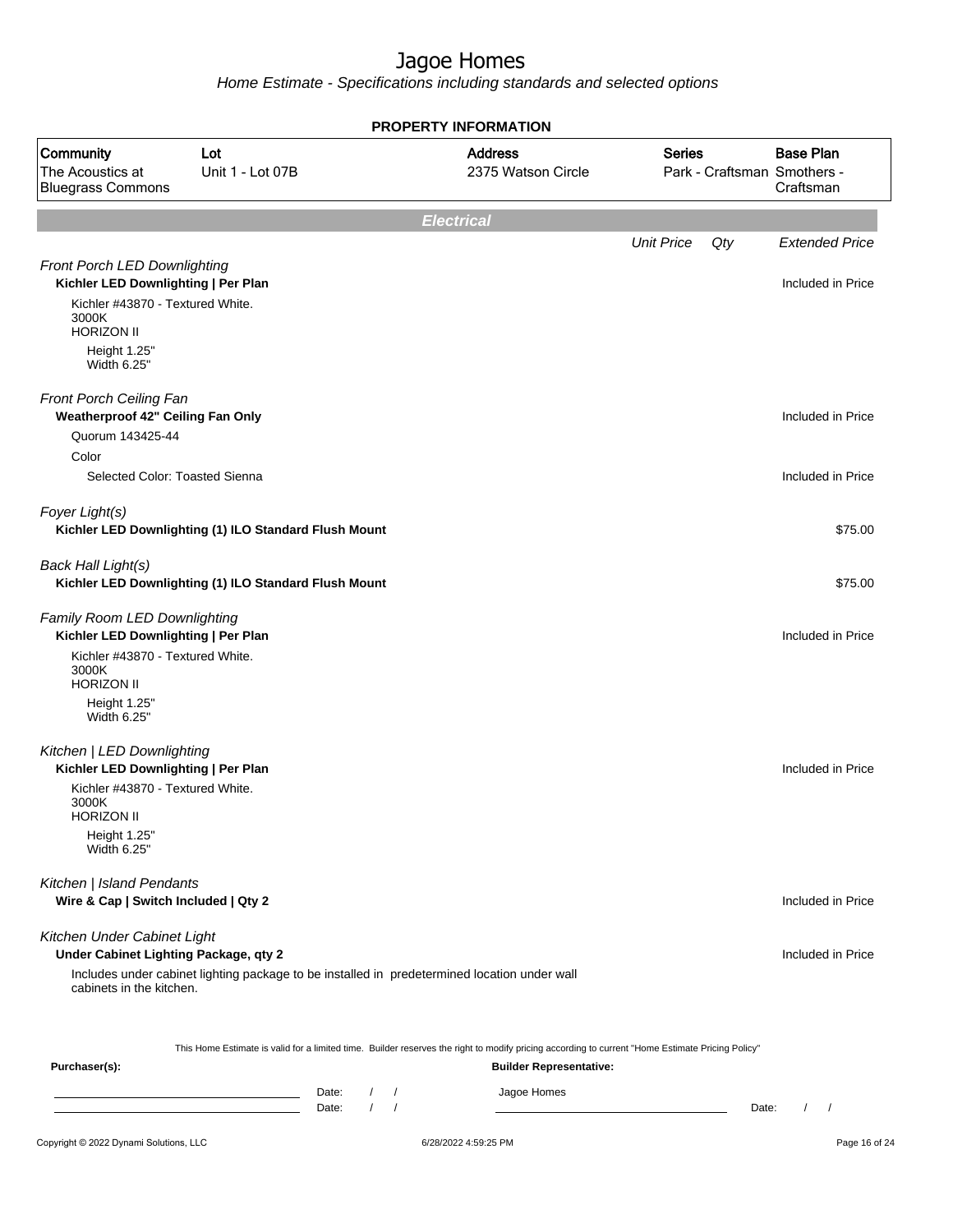Home Estimate - Specifications including standards and selected options

|                                                                                                           |                                                                                                                                                     | <b>PROPERTY INFORMATION</b>                                                             |                   |     |                                                              |
|-----------------------------------------------------------------------------------------------------------|-----------------------------------------------------------------------------------------------------------------------------------------------------|-----------------------------------------------------------------------------------------|-------------------|-----|--------------------------------------------------------------|
| Community<br>The Acoustics at<br><b>Bluegrass Commons</b>                                                 | Lot<br>Unit 1 - Lot 07B                                                                                                                             | <b>Address</b><br>2375 Watson Circle                                                    | <b>Series</b>     |     | <b>Base Plan</b><br>Park - Craftsman Smothers -<br>Craftsman |
|                                                                                                           |                                                                                                                                                     | <b>Electrical</b>                                                                       |                   |     |                                                              |
| Kitchen Under Cabinet Light                                                                               | This includes (2) under counter lights.                                                                                                             |                                                                                         | <b>Unit Price</b> | Qty | <b>Extended Price</b>                                        |
| Kitchen GFI Outlet<br>Interior GFI Outlet(s)                                                              |                                                                                                                                                     |                                                                                         |                   |     | Included in Price                                            |
| Kitchen Range Receptacle<br>Range 220 Volt Receptacle                                                     |                                                                                                                                                     |                                                                                         |                   |     | Included in Price                                            |
| Dining Area   LED Downlighting<br>Kichler LED Downlighting   Per Plan<br>Kichler #43870 - Textured White. |                                                                                                                                                     |                                                                                         |                   |     | Included in Price                                            |
| 3000K<br><b>HORIZON II</b><br>Height 1.25"<br>Width 6.25"                                                 |                                                                                                                                                     |                                                                                         |                   |     |                                                              |
| <b>Laundry Ceiling Light</b>                                                                              | Satco - 9" Square Flush Mount, 18.5 Watt/LED w/Switch                                                                                               |                                                                                         |                   |     | Included in Price                                            |
| Laundry Dryer Receptacle<br>Dryer 220 Volt Receptacle                                                     |                                                                                                                                                     |                                                                                         |                   |     | Included in Price                                            |
| <b>Owner's Suite Ceiling Light</b><br>For Future Ceiling Fan or Light, Capped off                         |                                                                                                                                                     | Kichler LED Downlighting (4) ILO Standard Bedroom Flush Mount Light, Brace & Wire       |                   |     | \$390.00                                                     |
|                                                                                                           | Owner' Suite   Brace and Wire for Future Ceiling Fan at Existing Ceiling Light<br>Braced and Wired for Future Ceiling Fan at Existing Ceiling Light |                                                                                         |                   |     | Included in Price                                            |
| Owners Closet(s)   Ceiling Light(s)                                                                       | Satco - 9" Square Flush Mount, 18.5 Watt/LED w/Switch                                                                                               |                                                                                         |                   |     | Included in Price                                            |
| <b>Owners Bath Vanity Light</b><br>Shailene   3 Light   21"   45574   Qty 2                               | Collection create the perfect casual look for the updated urban lifestyle.                                                                          | The straight lines and up-sized satin etched glass of this bath light from the Shailene |                   |     | \$270.00                                                     |
| Finish<br>Selected Finish: Chrome                                                                         |                                                                                                                                                     |                                                                                         |                   |     | Included in Price                                            |
| Owners Bath Shower or Tub/Shower Light<br>Tub/Shower Light Fixture w/ Switch                              |                                                                                                                                                     |                                                                                         |                   |     | Included in Price                                            |

This Home Estimate is valid for a limited time. Builder reserves the right to modify pricing according to current "Home Estimate Pricing Policy"

| Purchaser(s): |                |  | <b>Builder Representative:</b> |       |  |
|---------------|----------------|--|--------------------------------|-------|--|
|               | Date:<br>Date: |  | Jagoe Homes                    | Date: |  |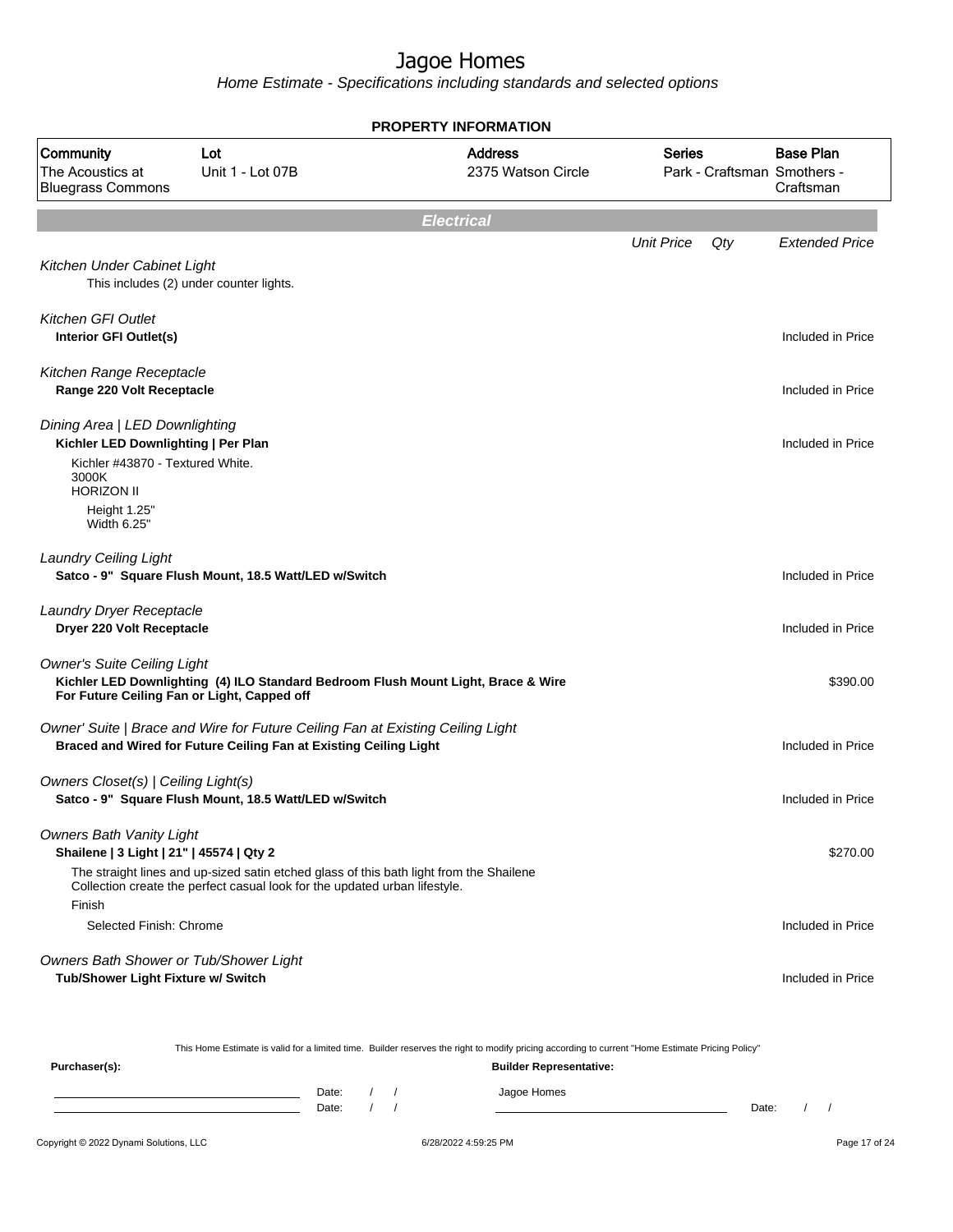Home Estimate - Specifications including standards and selected options

|                                                                      |                                                                                                                                                    | <b>PROPERTY INFORMATION</b>          |                   |     |                                                              |
|----------------------------------------------------------------------|----------------------------------------------------------------------------------------------------------------------------------------------------|--------------------------------------|-------------------|-----|--------------------------------------------------------------|
| Community<br>The Acoustics at<br><b>Bluegrass Commons</b>            | Lot<br>Unit 1 - Lot 07B                                                                                                                            | <b>Address</b><br>2375 Watson Circle | <b>Series</b>     |     | <b>Base Plan</b><br>Park - Craftsman Smothers -<br>Craftsman |
|                                                                      |                                                                                                                                                    | <b>Electrical</b>                    |                   |     |                                                              |
|                                                                      |                                                                                                                                                    |                                      | <b>Unit Price</b> | Qty | <b>Extended Price</b>                                        |
| Owners Bath Exhaust Fan or Fan/Light<br>Bath Exhaust Fan, Fan Only   |                                                                                                                                                    |                                      |                   |     | Included in Price                                            |
| <b>Owner's Bath GFI Outlet</b><br><b>GFI Interior Outlet(s)</b>      |                                                                                                                                                    |                                      |                   |     | Included in Price                                            |
| Bedroom 2   Ceiling Light(s)<br>Flush Mount Light   3 Bulb<br>Finish |                                                                                                                                                    |                                      |                   |     | Included in Price                                            |
| Selected Finish: Brushed Nickel                                      |                                                                                                                                                    |                                      |                   |     | Included in Price                                            |
|                                                                      | Bedroom 2   Braced and Wired for Future Ceiling Fan at Existing Ceiling Light<br>Braced and Wired for Future Ceiling Fan at Existing Ceiling Light |                                      |                   |     | Included in Price                                            |
| Bath 2 Vanity Light<br>Shailene   4 Lite   29 1/2"   45575           | The straight lines and up-sized satin etched glass of this bath light from the Shailene                                                            |                                      |                   |     | \$140.00                                                     |
| Finish                                                               | Collection create the perfect casual look for the updated urban lifestyle.                                                                         |                                      |                   |     |                                                              |
| Selected Finish: Chrome                                              |                                                                                                                                                    |                                      |                   |     | Included in Price                                            |
| Bath 2 Additional Tub/Shower Light                                   | Additional Tub/Shower Light Fixture w/ Switch                                                                                                      |                                      |                   |     | \$260.00                                                     |
|                                                                      | Includes one tub/shower special recessed light fixture with switch in choice of bathroom.                                                          |                                      |                   |     |                                                              |
|                                                                      | Technical Specification: Buyer must indicate choice of bath.                                                                                       |                                      |                   |     |                                                              |
| Bath 2 Exhaust Fan or Fan/Light<br>Bath Exhaust Fan, Fan Only        |                                                                                                                                                    |                                      |                   |     | Included in Price                                            |
| <b>Bath 2 GFI Outlet</b><br>Interior GFI Outlet(s)                   |                                                                                                                                                    |                                      |                   |     | Included in Price                                            |
| Garage Ceiling Light(s)<br>Keyless (2)                               |                                                                                                                                                    |                                      |                   |     | Included in Price                                            |
| Garage Opener<br><b>Garage Door Opener Pre-Wire</b>                  |                                                                                                                                                    |                                      |                   |     | Included in Price                                            |
| Garage Exterior Light                                                | Kichler Horizon II LED Downlighting, Per Plan                                                                                                      |                                      |                   |     | Included in Price                                            |

This Home Estimate is valid for a limited time. Builder reserves the right to modify pricing according to current "Home Estimate Pricing Policy"

| Purchaser(s): | <b>Builder Representative:</b> |  |  |             |       |  |  |
|---------------|--------------------------------|--|--|-------------|-------|--|--|
|               | Date:<br>Date:                 |  |  | Jagoe Homes | Date: |  |  |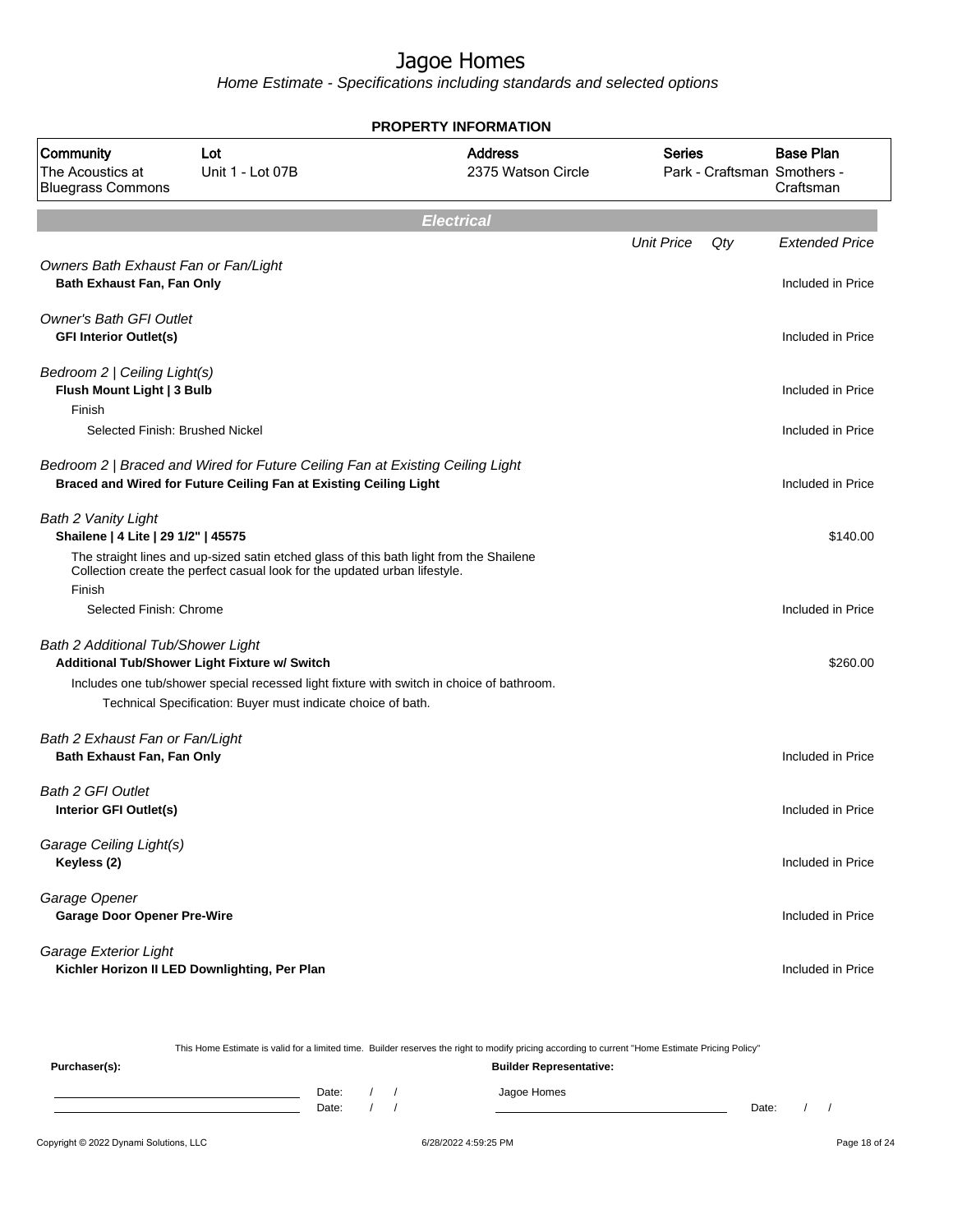Home Estimate - Specifications including standards and selected options

|                                                                             |                                               | <b>PROPERTY INFORMATION</b>                                                                                                                                                                                                                                                                 |                   |     |                                                              |
|-----------------------------------------------------------------------------|-----------------------------------------------|---------------------------------------------------------------------------------------------------------------------------------------------------------------------------------------------------------------------------------------------------------------------------------------------|-------------------|-----|--------------------------------------------------------------|
| <b>Community</b><br>The Acoustics at<br><b>Bluegrass Commons</b>            | Lot<br>Unit 1 - Lot 07B                       | <b>Address</b><br>2375 Watson Circle                                                                                                                                                                                                                                                        | <b>Series</b>     |     | <b>Base Plan</b><br>Park - Craftsman Smothers -<br>Craftsman |
|                                                                             |                                               | <b>Electrical</b>                                                                                                                                                                                                                                                                           |                   |     |                                                              |
|                                                                             |                                               |                                                                                                                                                                                                                                                                                             | <b>Unit Price</b> | Qty | <b>Extended Price</b>                                        |
| <b>Outside Retreat Light</b><br>Exterior Kichler Light #49924 Capanna       |                                               |                                                                                                                                                                                                                                                                                             |                   |     | Included in Price                                            |
| transitional or arts & crafts architecture.<br>6.50W X 10.25H               |                                               | The 10.25" 1-light outdoor wall light from the Capanna(TM) collection gives the classic<br>lantern light a linear update. A textured black finish and squared edges, including a capstone<br>finial, combine with artful waterfall glass to create a style that works on homes with modern, |                   |     |                                                              |
| Finish                                                                      |                                               |                                                                                                                                                                                                                                                                                             |                   |     |                                                              |
| Selected Finish: Black Textured                                             |                                               |                                                                                                                                                                                                                                                                                             |                   |     | Included in Price                                            |
| <b>Attic Light</b><br><b>Attic Lights Keyless</b>                           |                                               |                                                                                                                                                                                                                                                                                             |                   |     | Included in Price                                            |
| <b>Front Door Doorbell Button</b><br><b>Doorbell Button at Front Door</b>   |                                               |                                                                                                                                                                                                                                                                                             |                   |     | Included in Price                                            |
| <b>Front Door Door Chime</b><br><b>Door Chime</b>                           |                                               |                                                                                                                                                                                                                                                                                             |                   |     | Included in Price                                            |
| <b>Entire Home - Electrical Outlets and Switches</b><br>Color               | Electrical Outlets & Switches per Plan & Code |                                                                                                                                                                                                                                                                                             |                   |     | Included in Price                                            |
| Selected Color: White                                                       |                                               |                                                                                                                                                                                                                                                                                             |                   |     | Included in Price                                            |
| <b>Exterior Electrical Service</b><br><b>Electrical Service Underground</b> |                                               |                                                                                                                                                                                                                                                                                             |                   |     | Included in Price                                            |
| <b>Included Exterior Flood Light</b><br>Flood Lights, per plan<br>Color     |                                               |                                                                                                                                                                                                                                                                                             |                   |     | Included in Price                                            |
| Selected Color: Black                                                       |                                               |                                                                                                                                                                                                                                                                                             |                   |     | Included in Price                                            |
| <b>Smoke Detectors</b><br>Smoke Detectors, per plan                         |                                               |                                                                                                                                                                                                                                                                                             |                   |     | Included in Price                                            |
| <b>Carbon Monoxide Detectors</b><br>Carbon Monoxide Detectors, per plan     |                                               |                                                                                                                                                                                                                                                                                             |                   |     | Included in Price                                            |

This Home Estimate is valid for a limited time. Builder reserves the right to modify pricing according to current "Home Estimate Pricing Policy"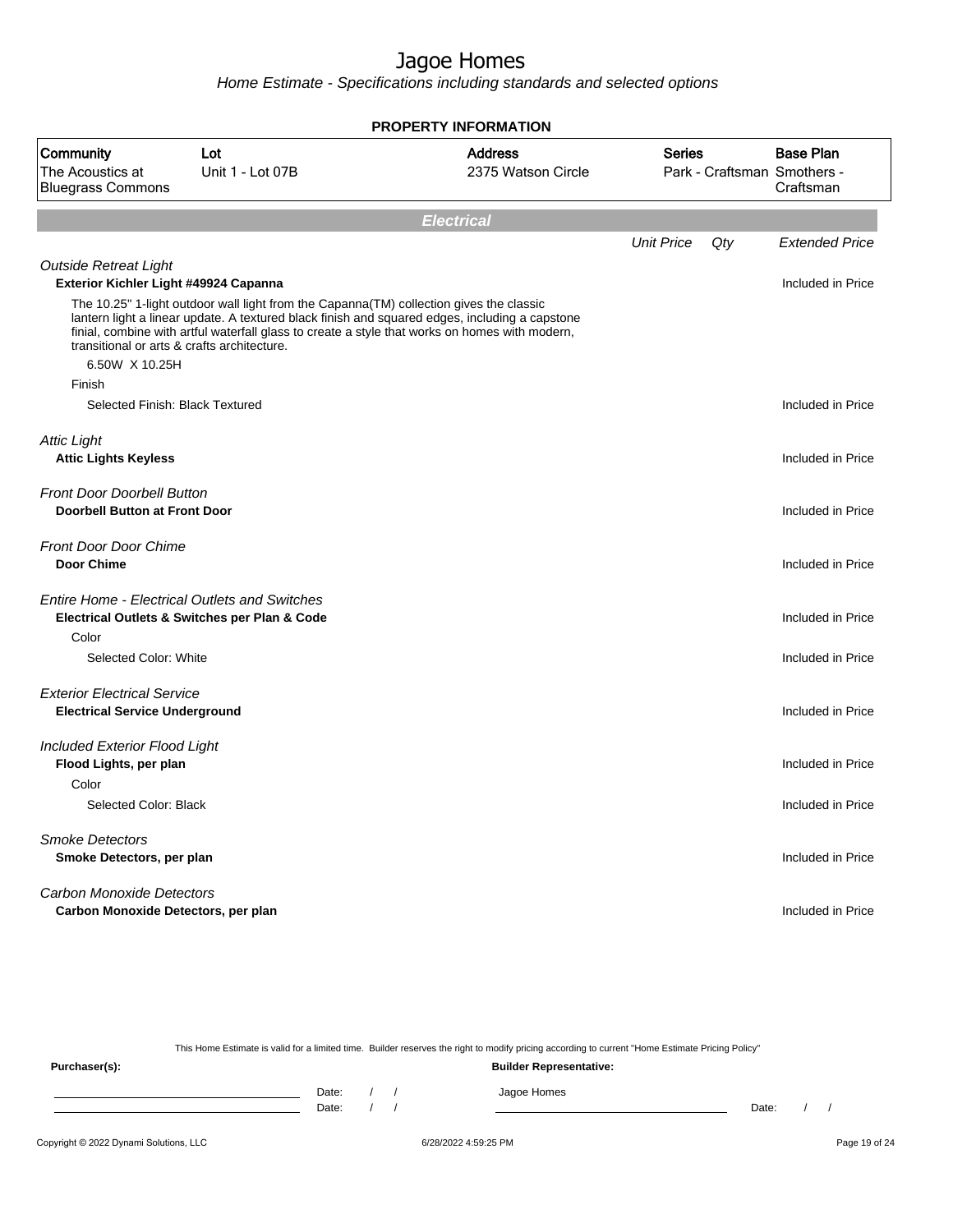|                                                                             |                                                                                                                                                                                                                                                                                                                                                                                                                                  | PROPERTY INFORMATION                                                                                                                                                               |                   |       |                                                              |
|-----------------------------------------------------------------------------|----------------------------------------------------------------------------------------------------------------------------------------------------------------------------------------------------------------------------------------------------------------------------------------------------------------------------------------------------------------------------------------------------------------------------------|------------------------------------------------------------------------------------------------------------------------------------------------------------------------------------|-------------------|-------|--------------------------------------------------------------|
| Community<br>The Acoustics at<br><b>Bluegrass Commons</b>                   | Lot<br>Unit 1 - Lot 07B                                                                                                                                                                                                                                                                                                                                                                                                          | <b>Address</b><br>2375 Watson Circle                                                                                                                                               | Series            |       | <b>Base Plan</b><br>Park - Craftsman Smothers -<br>Craftsman |
|                                                                             |                                                                                                                                                                                                                                                                                                                                                                                                                                  | <b>Structured Wiring   Smart Home</b>                                                                                                                                              |                   |       |                                                              |
| Home Run   Included                                                         |                                                                                                                                                                                                                                                                                                                                                                                                                                  |                                                                                                                                                                                    | <b>Unit Price</b> | Qty   | <b>Extended Price</b>                                        |
| <b>Location Per Plan</b>                                                    |                                                                                                                                                                                                                                                                                                                                                                                                                                  |                                                                                                                                                                                    |                   |       | Included in Price                                            |
| Included:<br>- Dedicated 100V Outlet<br>WIFI coverage.                      | - Central Wiring Panel w/ Hinged Door (Qty 1)<br>- 1" Conduit with Pull String to Exterior Service (Qty 1)<br>- Coax from Panel to Exterior Service (Qty 1)<br>- Shielded Cat6 w/ Male Termination   Panel to Owners   Labeled at Panel (Qty 1)<br>- Shielded Cat6 w/ Male Termination   Panel to Family Room   Labeled at Panel (Qty 1)<br>Central Wiring Panel Locations determined based on overall home layout and efficient |                                                                                                                                                                                    |                   |       |                                                              |
| Family Room   Included                                                      |                                                                                                                                                                                                                                                                                                                                                                                                                                  |                                                                                                                                                                                    |                   |       |                                                              |
| <b>Location Per Plan</b><br>Included:                                       |                                                                                                                                                                                                                                                                                                                                                                                                                                  |                                                                                                                                                                                    |                   |       | Included in Price                                            |
| - Coax to Exterior Service (Qty 1)                                          | - Shielded Cat6 w/ Female Termination   Family Room to Panel   Labeled at Panel (Qty 1)                                                                                                                                                                                                                                                                                                                                          |                                                                                                                                                                                    |                   |       |                                                              |
| Owners Suite   Included<br><b>Location Per Plan</b>                         |                                                                                                                                                                                                                                                                                                                                                                                                                                  |                                                                                                                                                                                    |                   |       | Included in Price                                            |
| Included:<br>*Coax to Exterior Service (Qty 1)*                             | *Shielded Cat6 w/ Female Termination   Owners to Panel   Labeled at Panel (Qty 1)*                                                                                                                                                                                                                                                                                                                                               |                                                                                                                                                                                    |                   |       |                                                              |
|                                                                             |                                                                                                                                                                                                                                                                                                                                                                                                                                  | <b>HVAC</b>                                                                                                                                                                        |                   |       |                                                              |
|                                                                             |                                                                                                                                                                                                                                                                                                                                                                                                                                  |                                                                                                                                                                                    | <b>Unit Price</b> | Qty   | <b>Extended Price</b>                                        |
| <b>Entire Home Air Conditioner</b><br>14 Seer Air Conditioning System       |                                                                                                                                                                                                                                                                                                                                                                                                                                  |                                                                                                                                                                                    |                   |       | Included in Price                                            |
| Up to 14 Seer Air Conditioning System                                       |                                                                                                                                                                                                                                                                                                                                                                                                                                  |                                                                                                                                                                                    |                   |       |                                                              |
| <b>Entire Home Furnace</b>                                                  |                                                                                                                                                                                                                                                                                                                                                                                                                                  |                                                                                                                                                                                    |                   |       |                                                              |
| 92% Plus High Efficiency Gas Home Furnace                                   |                                                                                                                                                                                                                                                                                                                                                                                                                                  |                                                                                                                                                                                    |                   |       | Included in Price                                            |
|                                                                             | Includes 92% plus high efficiency gas home furnace                                                                                                                                                                                                                                                                                                                                                                               |                                                                                                                                                                                    |                   |       |                                                              |
|                                                                             | Builder makes no guarantee with respect to heating and cooling cost                                                                                                                                                                                                                                                                                                                                                              |                                                                                                                                                                                    |                   |       |                                                              |
| <b>Entire Home Furnace Filter</b><br>Aprilaire Model 2000 Series Air Filter |                                                                                                                                                                                                                                                                                                                                                                                                                                  |                                                                                                                                                                                    |                   |       | Included in Price                                            |
| <b>Entire Home Thermostat</b><br><b>Programmable Thermostat</b>             |                                                                                                                                                                                                                                                                                                                                                                                                                                  |                                                                                                                                                                                    |                   |       | Included in Price                                            |
| <b>Indoor Air Quality</b><br>Honeywell Fresh Air Ventilation System         |                                                                                                                                                                                                                                                                                                                                                                                                                                  |                                                                                                                                                                                    |                   |       | Included in Price                                            |
| Purchaser(s):                                                               |                                                                                                                                                                                                                                                                                                                                                                                                                                  | This Home Estimate is valid for a limited time. Builder reserves the right to modify pricing according to current "Home Estimate Pricing Policy"<br><b>Builder Representative:</b> |                   |       |                                                              |
|                                                                             | Date:<br>$\sqrt{2}$<br><u> 1989 - Johann Barn, amerikansk politiker (d. 1989)</u><br>$\sqrt{ }$<br>Date:                                                                                                                                                                                                                                                                                                                         | Jagoe Homes<br>$\sqrt{ }$                                                                                                                                                          |                   | Date: | $\prime$<br>$\sqrt{ }$                                       |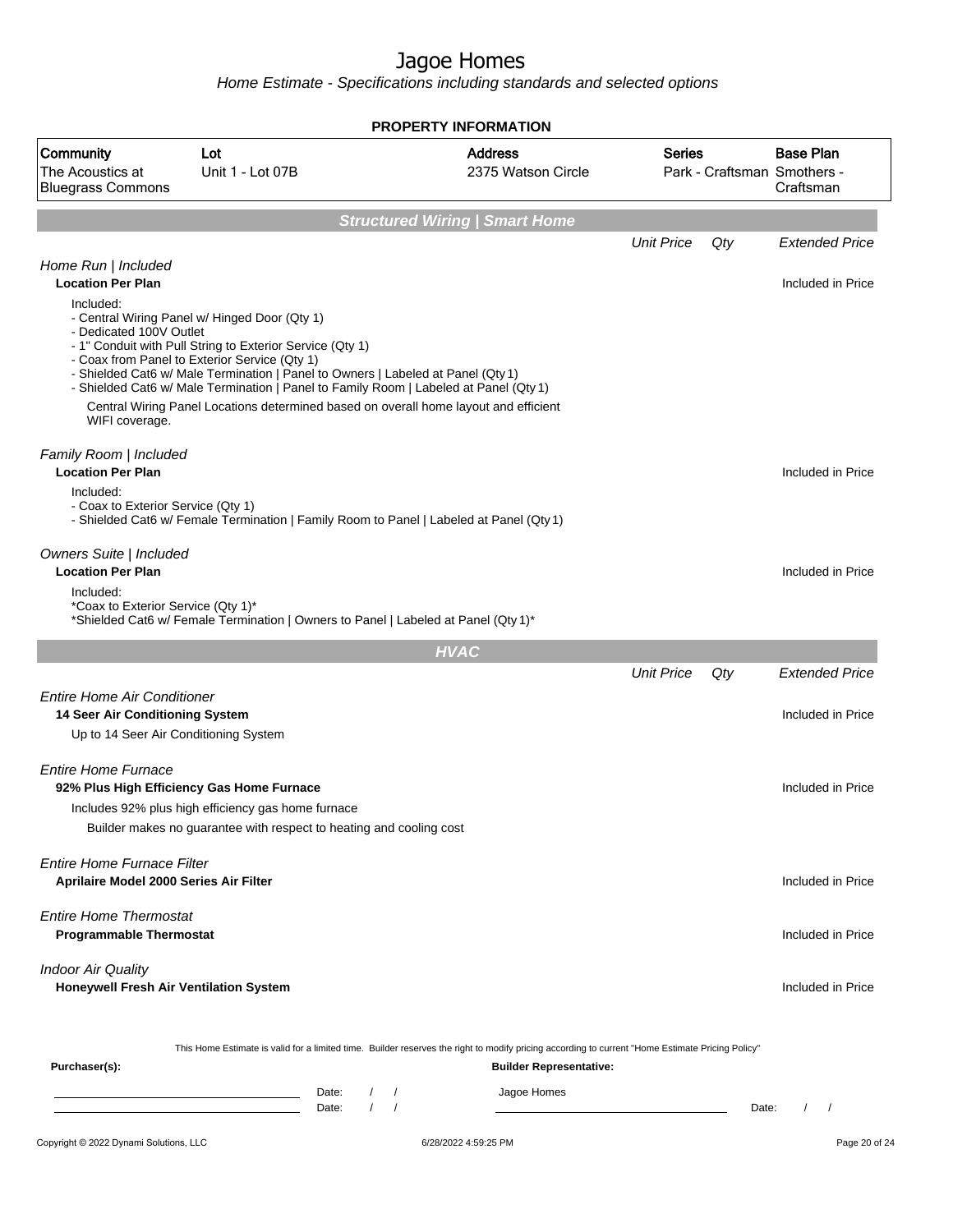Home Estimate - Specifications including standards and selected options

|                                                                                      |                                                                                                                                                | <b>PROPERTY INFORMATION</b>                                                                 |                   |                                                              |                       |
|--------------------------------------------------------------------------------------|------------------------------------------------------------------------------------------------------------------------------------------------|---------------------------------------------------------------------------------------------|-------------------|--------------------------------------------------------------|-----------------------|
| Community<br>Lot<br>The Acoustics at<br>Unit 1 - Lot 07B<br><b>Bluegrass Commons</b> |                                                                                                                                                | <b>Address</b><br>2375 Watson Circle                                                        | <b>Series</b>     | <b>Base Plan</b><br>Park - Craftsman Smothers -<br>Craftsman |                       |
|                                                                                      |                                                                                                                                                | <b>HVAC</b>                                                                                 |                   |                                                              |                       |
|                                                                                      |                                                                                                                                                |                                                                                             | <b>Unit Price</b> | Qty                                                          | <b>Extended Price</b> |
| <b>Entire Home Duct System</b><br><b>Flexible Duct</b>                               |                                                                                                                                                |                                                                                             |                   |                                                              | Included in Price     |
| Entire Home Return Air<br><b>Multiple Return Air Vents</b>                           |                                                                                                                                                |                                                                                             |                   |                                                              | Included in Price     |
|                                                                                      | One Return per Bedroom & One Central Return                                                                                                    |                                                                                             |                   |                                                              |                       |
| Laundry Dryer Vent                                                                   |                                                                                                                                                |                                                                                             |                   |                                                              |                       |
| <b>Dryer Vent Vented to Outside</b>                                                  |                                                                                                                                                |                                                                                             |                   |                                                              | Included in Price     |
|                                                                                      |                                                                                                                                                | <b>Floor Coverings</b>                                                                      |                   |                                                              |                       |
|                                                                                      |                                                                                                                                                |                                                                                             | <b>Unit Price</b> | Qty                                                          | <b>Extended Price</b> |
| <b>Entire Home Carpet Selection</b><br><b>Mohawk Carpet   Top Card II</b>            |                                                                                                                                                |                                                                                             |                   |                                                              | Included in Price     |
|                                                                                      | polyester fiber with a 15 yr Manufacturer Warranty.                                                                                            | Our Proven Performer, Top Card II, offers colorfast and consistent solution dyed Everstrand |                   |                                                              |                       |
| Color<br>Selected Color: 901 Crystal Ball                                            |                                                                                                                                                |                                                                                             |                   |                                                              | Included in Price     |
|                                                                                      |                                                                                                                                                |                                                                                             |                   |                                                              |                       |
| Luxury Vinyl Plank   Mohawk Arrington                                                | Foyer/Coat Closet/Family Rm/Kitchen/Dining Area/Hall to BR2                                                                                    |                                                                                             |                   |                                                              | Included in Price     |
|                                                                                      | Mohawk's Arrington offers a water-resistant construction, comfort underfoot, and high<br>resistance to dents and scratches in a hardwood look. |                                                                                             |                   |                                                              |                       |
| Color                                                                                | Selected Color: Silver Strand AU892                                                                                                            |                                                                                             |                   |                                                              | Included in Price     |
| Direction                                                                            |                                                                                                                                                |                                                                                             |                   |                                                              |                       |
| Selected Direction: Front to Back                                                    |                                                                                                                                                |                                                                                             |                   |                                                              | Included in Price     |
| Luxury Vinyl Plank   Mohawk Arrington                                                | Owner's Bedroom & Bedroom 2/Bedroom Closets<br>Mohawk's Arrington offers a water-resistant construction, comfort underfoot, and high           |                                                                                             |                   |                                                              | \$770.00              |
|                                                                                      | resistance to dents and scratches in a hardwood look.                                                                                          |                                                                                             |                   |                                                              |                       |
| Color                                                                                |                                                                                                                                                |                                                                                             |                   |                                                              |                       |
|                                                                                      | Selected Color: Silver Strand AU892                                                                                                            |                                                                                             |                   |                                                              | Included in Price     |
| <b>Direction</b>                                                                     |                                                                                                                                                |                                                                                             |                   |                                                              | Included in Price     |
| Selected Direction: Front to Back                                                    |                                                                                                                                                |                                                                                             |                   |                                                              |                       |
|                                                                                      |                                                                                                                                                |                                                                                             |                   |                                                              |                       |

This Home Estimate is valid for a limited time. Builder reserves the right to modify pricing according to current "Home Estimate Pricing Policy" **Purchaser(s): Builder Representative:**

| Date: |  | Jagoe Homes<br>and the contract of the con- |       |  |
|-------|--|---------------------------------------------|-------|--|
| Date: |  |                                             | Date: |  |
|       |  |                                             |       |  |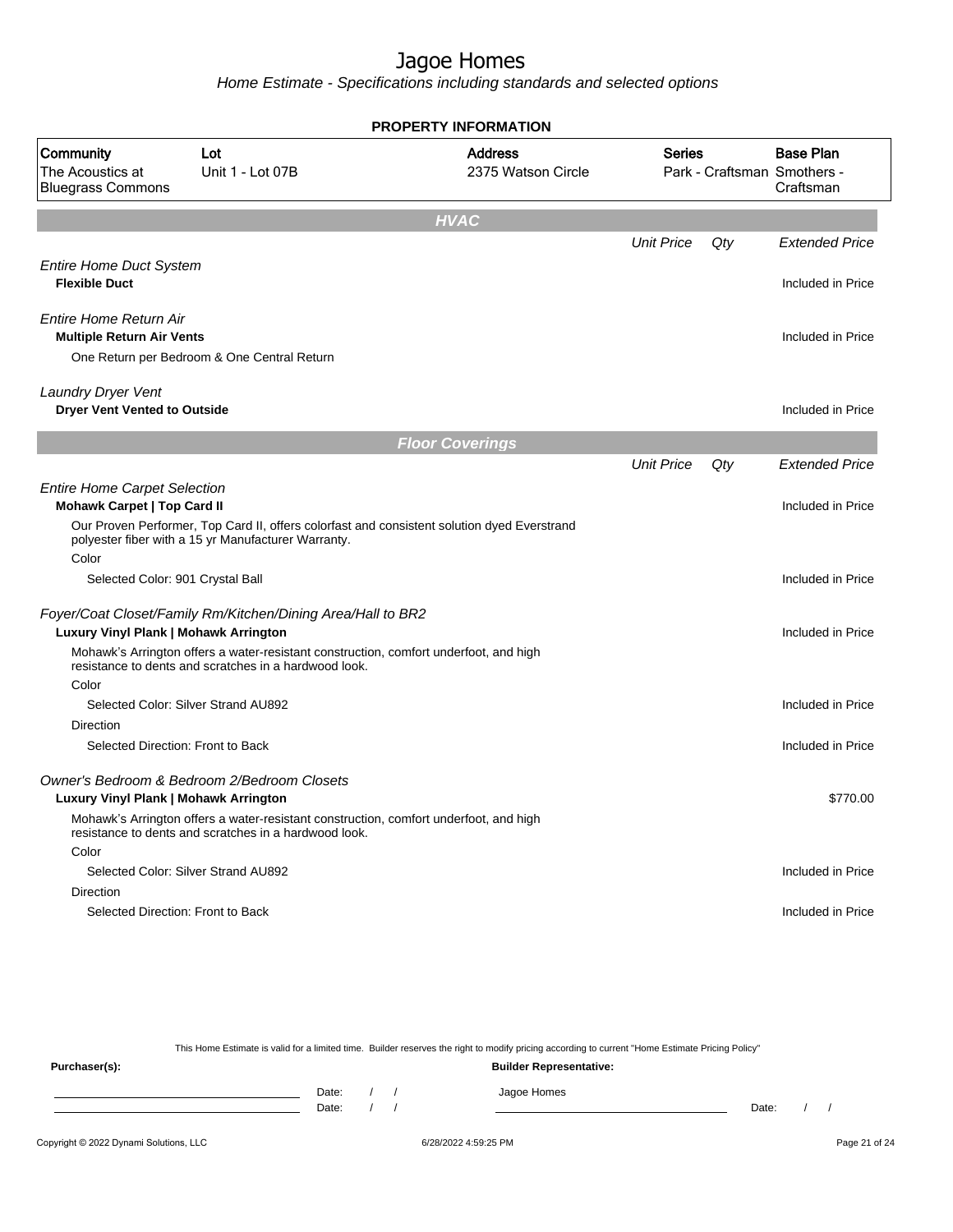Home Estimate - Specifications including standards and selected options

|                                                           |                                                                                                                                                | <b>PROPERTY INFORMATION</b>          |                   |     |                                                              |
|-----------------------------------------------------------|------------------------------------------------------------------------------------------------------------------------------------------------|--------------------------------------|-------------------|-----|--------------------------------------------------------------|
| Community<br>The Acoustics at<br><b>Bluegrass Commons</b> | Lot<br>Unit 1 - Lot 07B                                                                                                                        | <b>Address</b><br>2375 Watson Circle | <b>Series</b>     |     | <b>Base Plan</b><br>Park - Craftsman Smothers -<br>Craftsman |
|                                                           |                                                                                                                                                | <b>Floor Coverings</b>               |                   |     |                                                              |
|                                                           |                                                                                                                                                |                                      | <b>Unit Price</b> | Qty | <b>Extended Price</b>                                        |
| Owners Bath   Flooring                                    |                                                                                                                                                |                                      |                   |     |                                                              |
| Luxury Vinyl Plank   Mohawk Arrington                     |                                                                                                                                                |                                      |                   |     | Included in Price                                            |
| Color                                                     | Mohawk's Arrington offers a water-resistant construction, comfort underfoot, and high<br>resistance to dents and scratches in a hardwood look. |                                      |                   |     |                                                              |
|                                                           | Selected Color: Silver Strand AU892                                                                                                            |                                      |                   |     | Included in Price                                            |
| <b>Direction</b>                                          |                                                                                                                                                |                                      |                   |     |                                                              |
|                                                           | Selected Direction: Front to Back                                                                                                              |                                      |                   |     | Included in Price                                            |
| Bath 2   Flooring                                         |                                                                                                                                                |                                      |                   |     |                                                              |
| Luxury Vinyl Plank   Mohawk Arrington                     |                                                                                                                                                |                                      |                   |     | Included in Price                                            |
|                                                           | Mohawk's Arrington offers a water-resistant construction, comfort underfoot, and high<br>resistance to dents and scratches in a hardwood look. |                                      |                   |     |                                                              |
| Color                                                     |                                                                                                                                                |                                      |                   |     |                                                              |
|                                                           | Selected Color: Silver Strand AU892                                                                                                            |                                      |                   |     | Included in Price                                            |
| <b>Direction</b>                                          |                                                                                                                                                |                                      |                   |     |                                                              |
|                                                           | Selected Direction: Front to Back                                                                                                              |                                      |                   |     | Included in Price                                            |
| <b>Laundry Flooring</b>                                   |                                                                                                                                                |                                      |                   |     |                                                              |
| Luxury Vinyl Plank   Mohawk Arrington                     |                                                                                                                                                |                                      |                   |     | Included in Price                                            |
|                                                           | Mohawk's Arrington offers a water-resistant construction, comfort underfoot, and high<br>resistance to dents and scratches in a hardwood look. |                                      |                   |     |                                                              |
| Color                                                     |                                                                                                                                                |                                      |                   |     |                                                              |
|                                                           | Selected Color: Silver Strand AU892                                                                                                            |                                      |                   |     | Included in Price                                            |
| <b>Direction</b>                                          |                                                                                                                                                |                                      |                   |     |                                                              |
|                                                           | Selected Direction: Front to Back                                                                                                              |                                      |                   |     | Included in Price                                            |
|                                                           |                                                                                                                                                | <b>Shelving</b>                      |                   |     |                                                              |
|                                                           |                                                                                                                                                |                                      | <b>Unit Price</b> | Qty | <b>Extended Price</b>                                        |
| <b>Owner's Closet Shelf &amp; Rod</b>                     |                                                                                                                                                |                                      |                   |     |                                                              |
|                                                           | Closet Shelf 12" Shelf & Rod - 2 Runs Width of Closet - Supported 2'0" O.C. Vented                                                             |                                      |                   |     | Included in Price                                            |
| Long Garment Hanging                                      |                                                                                                                                                |                                      |                   |     |                                                              |
|                                                           | Selected Long Garment Hanging: None                                                                                                            |                                      |                   |     | Included in Price                                            |
| <b>Standard Hanging</b>                                   |                                                                                                                                                |                                      |                   |     |                                                              |
|                                                           | Selected Standard Hanging: Standard Hanging (42" & 84")                                                                                        |                                      |                   |     | Included in Price                                            |

This Home Estimate is valid for a limited time. Builder reserves the right to modify pricing according to current "Home Estimate Pricing Policy"

**Purchaser(s): Builder Representative:** Date: / / Jagoe Homes<br>Date: / / Jagoe Homes Date: / / **Date: / / 2006** Date: / / / Date: / / / Date: / / / 2006 Date: / / / 2006 Date: / / / 2006 Date: / / / 2006 Date: / / / 2007 Date: / / / 2007 Date: / / / 2007 Date: / / / 2007 Date: / / / 2007 Date: / / / 2007 D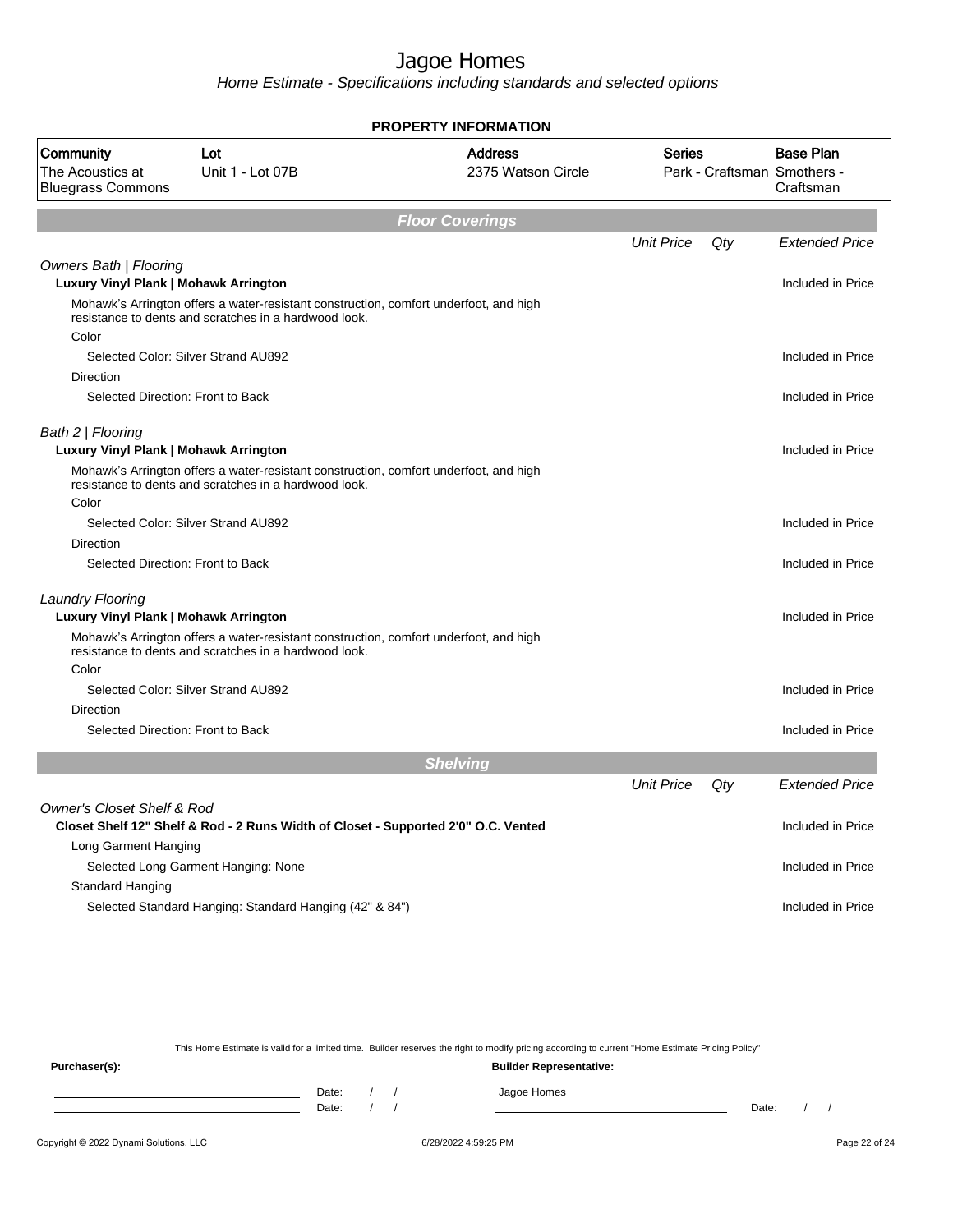|                                                                                                      |                                                                                    | <b>PROPERTY INFORMATION</b>          |                   |     |                                                              |
|------------------------------------------------------------------------------------------------------|------------------------------------------------------------------------------------|--------------------------------------|-------------------|-----|--------------------------------------------------------------|
| Community<br>The Acoustics at<br><b>Bluegrass Commons</b>                                            | Lot<br>Unit 1 - Lot 07B                                                            | <b>Address</b><br>2375 Watson Circle | <b>Series</b>     |     | <b>Base Plan</b><br>Park - Craftsman Smothers -<br>Craftsman |
|                                                                                                      |                                                                                    | <b>Shelving</b>                      |                   |     |                                                              |
| Bedroom 2 Closet Shelf & Rod                                                                         |                                                                                    |                                      | <b>Unit Price</b> | Qty | <b>Extended Price</b>                                        |
| Long Garment Hanging                                                                                 | Closet Shelf 12" Shelf & Rod - 2 Runs Width of Closet - Supported 2'0" O.C. Vented |                                      |                   |     | Included in Price                                            |
|                                                                                                      | Selected Long Garment Hanging: None                                                |                                      |                   |     | Included in Price                                            |
| Standard Hanging                                                                                     | Selected Standard Hanging: Standard Hanging (42" & 84")                            |                                      |                   |     | Included in Price                                            |
| <b>Entire Home Storage Shelf</b>                                                                     | Storage Shelf 12" and 16" deep- Vented (per plan)                                  |                                      |                   |     | Included in Price                                            |
|                                                                                                      |                                                                                    | <b>Foundations</b>                   |                   |     |                                                              |
| <b>Entire Home Footing Size</b>                                                                      |                                                                                    |                                      | <b>Unit Price</b> | Qty | <b>Extended Price</b>                                        |
| 19" Wide x 8" Deep, 3000 psi,                                                                        |                                                                                    |                                      |                   |     | \$0.00                                                       |
|                                                                                                      |                                                                                    | <b>Framing</b>                       |                   |     |                                                              |
|                                                                                                      |                                                                                    |                                      | <b>Unit Price</b> | Qty | <b>Extended Price</b>                                        |
| Entire Home 2 x 4 Wall Studs<br>Studs 2 x 4 @ 16" oc, SPF Grade                                      |                                                                                    |                                      |                   |     | Included in Price                                            |
| Entire Home 2 x 6 Wall Studs<br>Studs 2 x 6 @ 24" oc, SPF Grade (Per Plan)                           |                                                                                    |                                      |                   |     | Included in Price                                            |
| <b>Entire Home Exterior Wall Sheathing</b>                                                           | Exterior Wall Sheathing (7/16" OSB &/or 1/2" Styrofoam)                            |                                      |                   |     | Included in Price                                            |
| Entire Home Exterior Wall House Wrap<br><b>Exterior Wall Covering House Wrap</b>                     |                                                                                    |                                      |                   |     | Included in Price                                            |
| <b>Foyer Ceiling Concept</b>                                                                         | Box Tray Ceiling - Painted Smooth w/ 4 1/4" Crown Mould Inside Tray                |                                      |                   |     | Included in Price                                            |
| <b>Entire Home Foundation Plates</b><br><b>Foundation Plates treated yellow pine</b>                 |                                                                                    |                                      |                   |     | Included in Price                                            |
| Main Level Ceiling Heights<br>Interior Flat Ceiling Height 9'0"<br>Certain ceiling heights may vary. |                                                                                    |                                      |                   |     | Included in Price                                            |

|               | This Home Estimate is valid for a limited time. Builder reserves the right to modify pricing according to current "Home Estimate Pricing Policy" |  |  |                                |       |  |  |  |
|---------------|--------------------------------------------------------------------------------------------------------------------------------------------------|--|--|--------------------------------|-------|--|--|--|
| Purchaser(s): |                                                                                                                                                  |  |  | <b>Builder Representative:</b> |       |  |  |  |
|               | Date:                                                                                                                                            |  |  | Jagoe Homes                    |       |  |  |  |
|               | Date:                                                                                                                                            |  |  |                                | Date: |  |  |  |
|               |                                                                                                                                                  |  |  |                                |       |  |  |  |